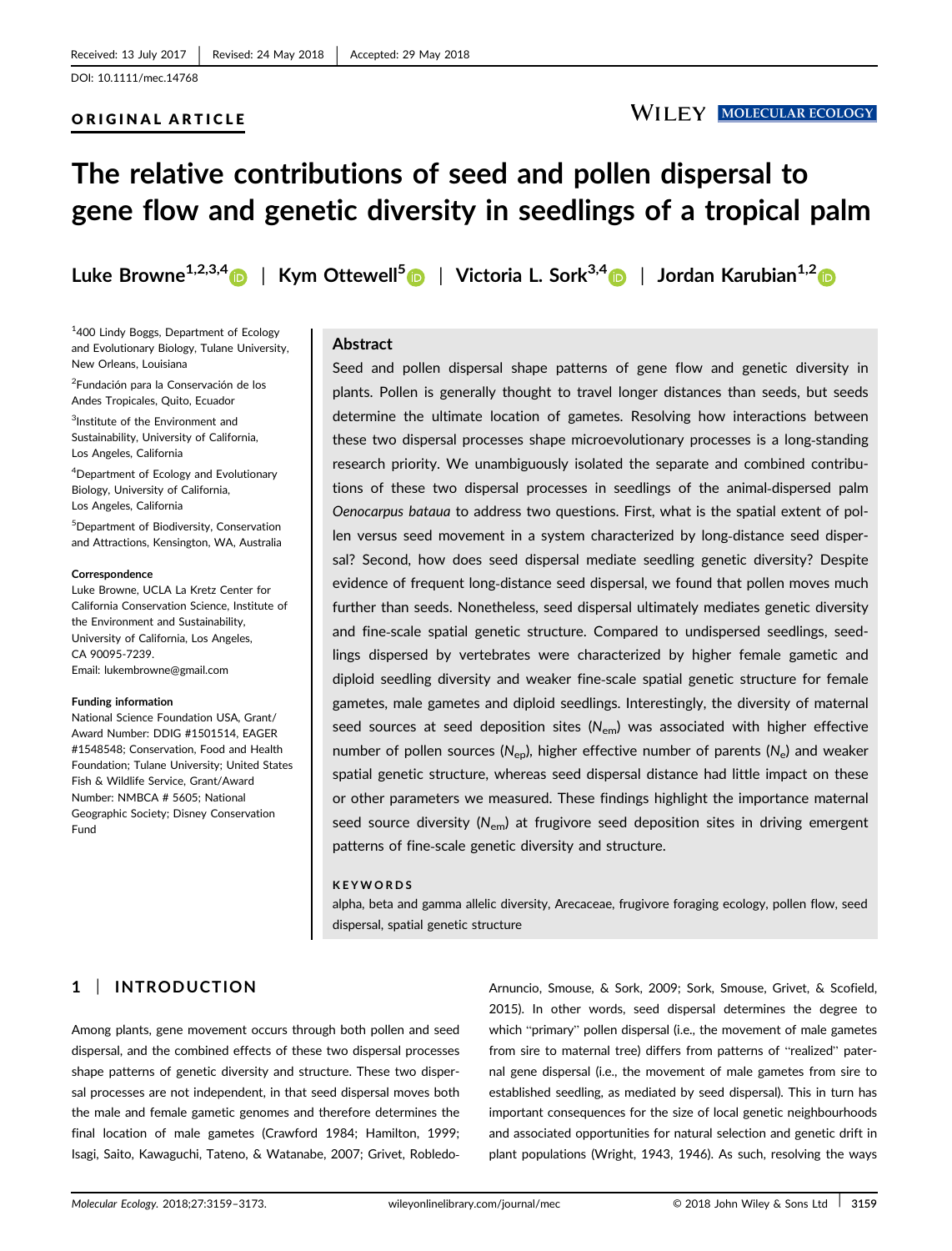**3160 WILEY-MOLECULAR ECOLOGY** BROWNE ET AL.

in which seed dispersal shapes the movement of male gametes and subsequent genetic parameters is a long‐standing goal of plant evolutionary ecologists (Ennos, 1994; García & Grivet, 2011; Grivet et al., 2009; Hamilton & Miller, 2002; Heuertz, Vekemans, Hausman, Palada, & Hardy, 2003; Jordano, 2010; Levin, 1981; Sork et al., 2015).

The spatial extent of pollen movement is thought to exceed that of seeds in many plant species, and in some cases, differences appear to be extreme (e.g., Bittencourt & Sebbenn, 2007; Chybicki & Burczyk, 2010; Ennos, 1994; Hanson, Brunsfeld, Finegan, & Waits, 2008; Nakanishi, Tomaru, Yoshimaru, Manabe, & Yamamoto, 2009). For this reason, it is often thought that pollen dispersal contributes more to promoting gene flow and weakening genetic structure than does seed dispersal (Hamrick, 2010; Sork & Smouse, 2006). However, few direct tests of this expectation exist, with most studies instead relying on indirect estimates, different sets of molecular markers for the two dispersal modalities, or untested assumptions about pollen and/or seed movement (e.g., the closest adult is assumed to be the seed source; but see Grivet et al., 2009; Sork et al., 2015). Moreover, few studies have examined plant species in which there are a priori reasons to expect that seed movement may be equivalent to, or greater than, pollen movement (e.g., based on long‐scale movements by seed dispersal agents; Holbrook, Smith, & Hardesty, 2002; Nathan, 2006; Abedi‐Lartey, Dechmann, Wikelski, Scharf, & Fahr, 2016). Direct measures of seed and pollen movement among the same set of individual recruits in a system where long‐distance seed dispersal is common are required to determine whether, at least in some cases, movement of seeds may exceed that of pollen.

The spatial extent of seed movement relative to pollen is likely to influence the degree to which seed dispersal directly influences seedling genetic diversity. Holding other factors such as directionality of dispersal processes and spatial configuration of source trees constant, if seeds move farther than pollen, then seed dispersal should increase realized paternal gene dispersal relative to primary pollen dispersal, effectively promoting gene flow and reducing spatial genetic structure in male gametes. In contrast, if the spatial extent of pollen movement greatly exceeds that of seed movement, then seed dispersal should create a genetic bottleneck that would serve to reduce effective gene flow and increase spatial genetic structure among male gametes (Grivet et al., 2009; Sork et al., 2015).

In addition to the distance seeds move, seed dispersal also determines the effective number of maternal source trees represented at a given seed deposition site, denoted as *N*em (Grivet, Smouse, & Sork, 2005). Like seed dispersal distance, *N*em varies considerably both within and among animal-dispersed plant systems, with some patches of seedlings originating from multiple maternal source trees and others originating from a single source tree (e.g., Giombini, Bravo, & Tosto, 2016; Jordano, García, Godoy, & García‐Castaño, 2007; Karubian, Ottewell, Link, & Di Fiore, 2015; Ottewell, Browne, Cabrera, Olivo, & Karubian, 2018; Scofield, Smouse, Karubian, & Sork, 2012). Because seeds move both male and female gametes, the influence of *N*em on subsequent patterns of genetic diversity extends beyond female gametes to influence both male and diploid gametic diversity (Grivet et al., 2009). For example, an increase in *N*em can also increase  $N_{\text{en}}$ , the effective number of pollen sources represented in a patch of seedlings, and by extension  $N_e$ , the effective number of parents represented in a patch of seedlings. In contrast, more homogeneous seed pools characterized by low *N*em may restrict *N*ep and *N*e, thereby dampening overall diploid genetic diversity. The relationship between seed dispersal distance and *N*em is not well understood. For some systems, long‐distance seed dispersal is associated with low diversity of maternal source trees at deposition sites, whereas in other systems, shorter distance seed movements may be associated with high diversity of maternal source trees (García, Jordano, Arroyo, & Godoy, 2009; Sork et al., 2015). Moreover, the relative influence of dispersal distance versus *N*em on realized paternal gene flow and seedling genetic diversity is currently unknown.

Contemporary technical and analytical approaches now provide a powerful platform from which to investigate how interactions between pollen flow and seed dispersal impact patterns of genetic diversity in seedlings. The fundamental advance underlying these approaches is the use of genetic markers to unambiguously partition male versus female gametic contributions to diploid seedling tissue, which is possible when maternal seed tissue remains attached to the established seedling (Garcia, Jordano, & Godoy, 2007; Grivet et al., 2009; Robledo‐Arnuncio, Grivet, Smouse, & Sork, 2012). In such cases, and when the locations of adult trees are known, we can directly measure the spatial extent of seed dispersal. primary pollen dispersal and realized paternal gene dispersal (Garcia et al., 2007). We can also estimate the effective number of maternal and paternal source trees represented within patches of dispersed seedlings (i.e., *N*em and *N*ep, respectively; Grivet et al., 2009; Sork et al., 2015). Moreover, the specific contributions of male versus female alleles to diploid diversity can be calculated using  $\alpha$  (alpha),  $\beta$  (beta) and γ (gamma) diversity indices that are analogous to more familiar indices of species diversity (Scofield et al., 2012; Sork et al., 2015). Using this information, the spatial distribution of genetic variation of male and female gametes can also be separately assessed with spatial autocorrelation analyses (Heywood, 1991; Vekemans & Hardy, 2004). Sork et al. (2015) used a subset of these tools in the valley oak *Quercus lobata* to show that pollen dispersal by wind promoted overall diversity and reduced spatial structure, whereas seed dispersal by animals reduced overall diversity and markedly increased spatial genetic structure.

In this study, we leverage these approaches to investigate how seed and pollen dispersal interact to shape patterns of genetic diversity among seedlings of the tropical palm *Oenocarpus bataua*. We had two main goals: (a) to characterize the spatial extent of pollen versus seed movement in this species; and (b) to evaluate how seed dispersal shapes male gametic and seedling genetic diversity, with particular reference to the relative impacts of seed movement versus *N*em. *Oenocarpus bataua* is pollinated by small flying insects, especially beetles (Núñez‐Avellaneda & Rojas‐Robles, 2008), whereas large‐bodied avian frugivores characterized by long‐distance seed dispersal dominate primary seed dispersal (J. Karubian, unpublished data). Importantly, we can distinguish three different types of seed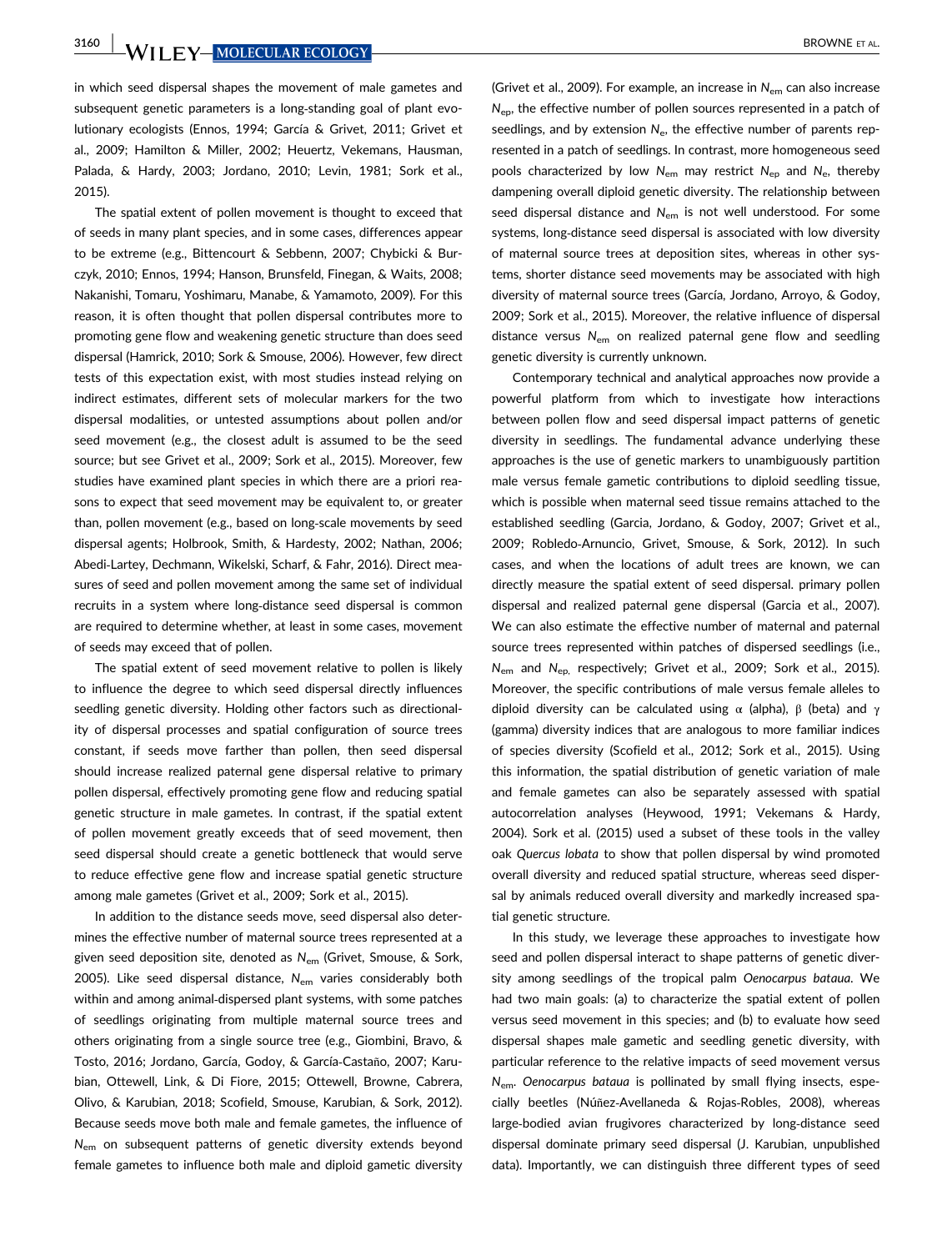BROWNE ET AL. **ALL COLORS AND THE UPPER COLORS AND THE UPPER COLORS AND LEGAL COLORY AND LEVEL 3161** 

deposition sites, each characterized by a distinctive seed dispersal mechanism (*Lek plots* within leks of the long‐wattled umbrellabird *Cephalopterus penduliger*, *Away plots* outside leks, and *Beneath plots* located beneath adult *O. bataua* trees; see *Methods* section for more details). Seed dispersal distances into these plot types have not been previously measured, but it is known that Lek plots are characterized by high *N*em values and Away plots by intermediate *N*em values (Karubian, Sork, Roorda, Duraes, & Smith, 2010; Scofield et al., 2012). The existence of these three distinct types of seed dispersal plots provides a useful context to evaluate how differences in seed dispersal impact the movement of male gametes and resulting patterns of diploid genetic diversity and structure.

Our overarching hypotheses were that seed movement would be extensive in this system; that seed movement (or the lack thereof) would shape male gametic and seedling genetic diversity; and that the impact of *N*em on male gametic and seedling genetic diversity would be stronger than that of seed dispersal distance. We used a hierarchical approach to explore these issues. First, we estimated seed dispersal, primary pollen dispersal and realized paternal gene dispersal distances separately for each of our three plot types. Because the dominant seed dispersal agents for *O. bataua* are all capable of frequent long‐distance dispersal, we predicted that seed dispersal distances for Lek and Away plots would be much greater than in Beneath plots and, similar to that of pollen dispersal distances. Here, we also took advantage of an opportunity to test the expectation that realized paternal gene dispersal would exceed primary pollen dispersal in both Lek and Away plots (i.e., seed dispersal would increase the effective distance male gametes are moved), whereas differences would be minimal in Beneath plots. Next, we evaluated how N<sub>em</sub> varies among plot types. On the basis of previous work (e.g., Karubian et al., 2010; Scofield et al., 2012) and because umbrellabirds bring seeds into Lek plots year-round, whereas Away plots are putatively used ephemerally for activities such as roosting, we expected N<sub>em</sub> to be higher in Lek plots than Away plots; Beneath plots, where most seeds are expected to be gravity-dispersed, were expected to present very low N<sub>em</sub> values. Finally, we evaluated the importance of seed dispersal (i.e., Lek and Away plots vs. Beneath plots), and of seed dispersal distance versus  $N_{\text{em}}$  (i.e., Lek vs. Away plots), on three indices of genetic diversity: (a) the effective number of pollen sources *N*ep and parents *N*<sup>e</sup> per plot; (b) female and male gametic diversity and seedling diversity; and (c) fine‐scale spatial genetic structure. Our expectation was that seed dispersal would have an important impact on all the indices we examined but that among seeds that have been dispersed, the impact of *N*em would be greater than that of seed dispersal distance.

# **2** | **METHODS**

#### **2.1** | **Study system**

We conducted field research in Bilsa Biological Station (BBS; 79°45′ W, 0°22′ N; 330–730 m elevation; 3.4 m rain/year), a 3500‐ ha reserve of humid Chocó rainforest surrounded by an increasingly

agricultural landscape in the Mache‐Chindul Reserve, northwest Ecuador. *Oenocarpus bataua* is a widespread canopy palm in Latin America (ter Steege et al., 2013) and is common at BBS. The species is monoecious, meaning that the same individual can potentially serve as both a seed source and a pollen source, but is also almost entirely outcrossing, making it unlikely that the same adult would be the seed and pollen source of a given seedling (Ottewell, Grey, Castillo, & Karubian, 2012). Pollination services are provided by small insects, particularly beetles (Núñez‐Avellaneda & Rojas‐Robles, 2008). Adults at BBS exhibit very weak spatial genetic structure, likely as a consequence of extensive pollen movement and outcrossing (Ottewell et al., 2012) and seed dispersal (Karubian, Duraes, Storey, & Smith, 2012). At BBS, *O. bataua* has flowers and ripe fruit available in all months of the year, but the proportion of flowering and fruiting adults in the population is usually relatively low, punctuated by population-wide peaks in fruit production at approximately 30-month intervals (J. Karubian unpublished data; see also Rojas-Robles & Stiles, 2009). Age at first reproduction is unknown for our population but likely to be on the order of 40 years or more.

*Oenocarpus bataua* produces large‐seeded, lipid‐rich fruits in single infructescences of up to 2,000 fruits (Goulding & Smith, 2007). Ripe fruits, available for 4–8 weeks on a given infructescence, are an important food source for frugivorous birds and mammals (Goulding & Smith, 2007). At BBS, three large‐bodied avian frugivores provide most primary seed dispersal: the long‐wattled umbrellabird and two toucan species (*Ramphastos swainsonii* and *R. brevis*) (J. Karubian, unpublished data). We have also observed the oilbird (*Steatornis caripensis*) removing fruit, but have not quantified removal rates by this or any other nocturnal frugivores. Secondary dispersal of already‐dispersed seeds is relatively rare in this system (L. Browne and J. Karubian, unpublished data). All four avian frugivores swallow *O. bataua* fruits whole and regurgitate intact, viable seeds, and all are known to be capable of long‐distance dispersal (Holbrook, 2011; Holland, Wikelski, Kümmeth, & Bosque, 2009; Karubian et al., 2012).

This system allows us to distinguish three distinct seed dispersal plot types, each characterized by relatively high densities of *O. bataua* seedlings. Lek plots are generated by male long-wattled umbrellabirds that deposit seeds year‐round beneath display perches in a lek, often transporting seeds long distances (Karubian et al., 2012). *Away plots* are located away from *O. bataua* adults, but not in leks, with most seeds likely deposited by toucans, other avian frugivores and potentially some arboreal mammals that use these areas for sleeping, resting, nesting or food processing. *Beneath plots* are located directly beneath the canopies of *O. bataua* adults, and most seeds are likely gravity‐dispersed from the nearest adult *O. bataua* to these sites.

# **2.2** | **Sampling design**

Sample collection took place in a 130‐ha study area within BBS in which all *O. bataua* adults (i.e., reproductive individuals as inferred from the presence of active or previous reproductive structures; *n* = 185 individuals, 1.5 per ha) are marked and genotyped (Figure 1a). To sample seeds and seedlings, we established sample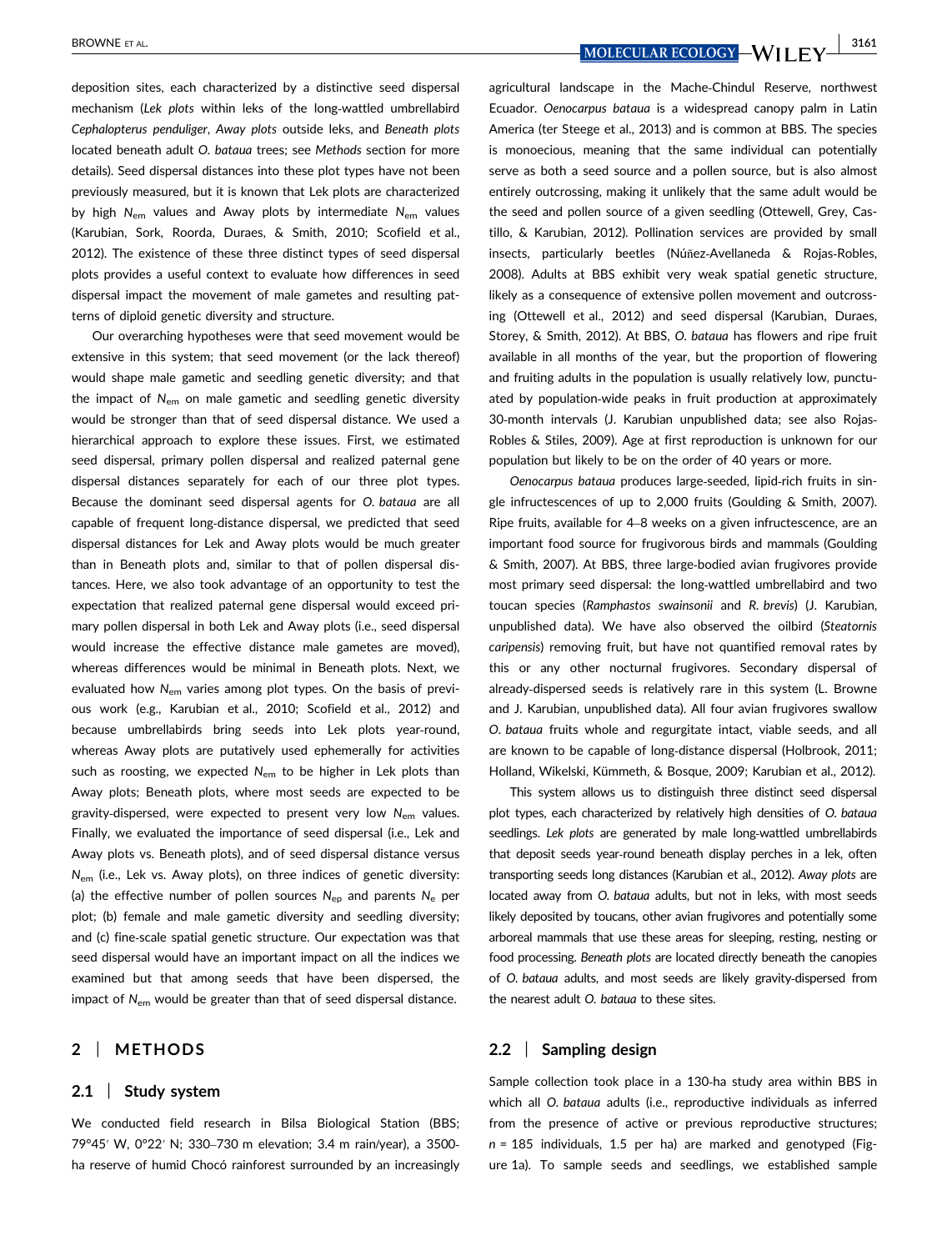

FIGURE 1 Map of the study area and representative patterns for primary pollen dispersal, seed dispersal and realized paternal gene dispersal for *Oenocarpus bataua* in northwest Ecuador. Panel (a) depicts adult *O. bataua* trees (squares) in 130‐ha study area and the study plots (circles) where Beneath, Lek and Away seedlings were sampled. Panel (b) illustrates primary pollen movement for three arbitrarily selected maternal trees included in the study, along with the frequency histograms of pollen dispersal distances and membership plots depicting sires per source tree. Lines in the miniature map connect maternal trees to pollen donors, and each line in the membership plot represents a different pollen donor, with coloured lines representing pollen donors shared among maternal trees. Panels (c) and (d) provide examples of seed movement and realized paternal gene movement, respectively, into one representative Beneath plot, one Lek plot and one Away plot. Frequency histograms of movement distances and membership plots showing number of maternal source trees per plot (for seed movement) and number of sire trees per plot (for realized paternal gene movement) are provided [Colour figure can be viewed at wileyonlinelibrary.com]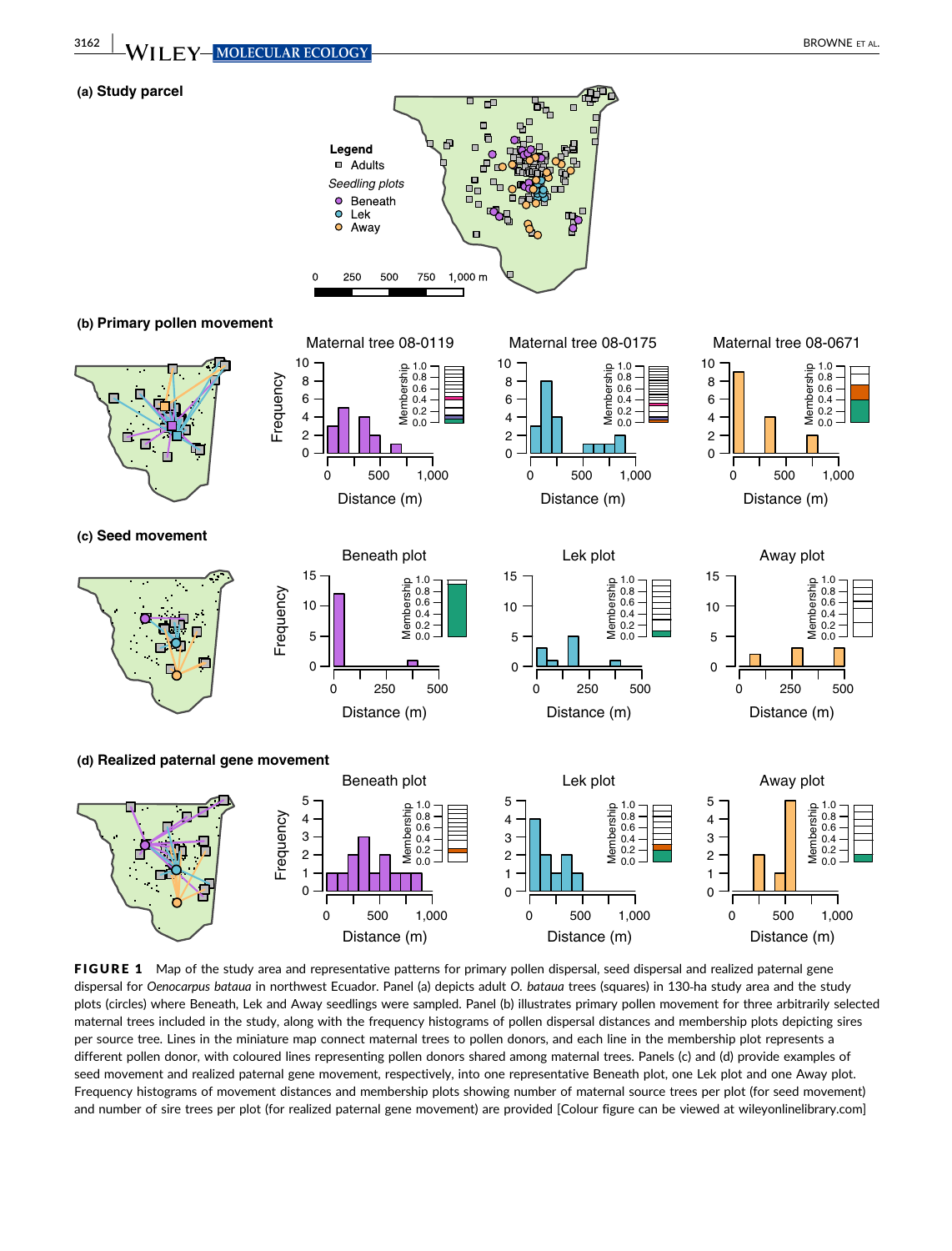collection plots in areas corresponding to our three categories of deposition sites: Beneath (*n* = 15 plots), Lek (*n* = 8) and Away (*n* = 17). Lek plots were situated >10 m from an *O. bataua* adult to ensure all seeds collected had been dispersed into the plot and located within an umbrellabird lek, with most seedlings likely dispersed by displaying males (Karubian & Durães, 2014; Karubian et al., 2010). The lek is located in centrally within the 130‐ha study plot and consists of 8–12 males umbrellabirds, each of which holds a fixed territory of  $\sim 25$  m<sup>2</sup>; the entire lek is  $\sim 1$  ha in area. Away plots (also referred to as "Background" plots in Karubian et al., 2010 and "Random" plots in Scofield et al., 2012) were also situated >10 m from an *O. bataua* adult but were outside the umbrellabird lek; most of these seedlings were likely dispersed by toucans, umbrellabirds and oilbirds that used branches on trees above these locations for resting, sleeping or food processing, although other sources of dispersal are possible. Beneath plots were located directly beneath the canopies of *O. bataua* adults, and most seedlings were dispersed by gravity, although some proportion of seeds from other adult trees could have been dispersed to these sites. Each circular sampling plot had a 10 m diameter and contained >8 *O. bataua* established seedlings with seeds still attached. In all plot types, samples of leaf tissue and seed pericarp tissue were sampled nondestructively and stored in individually labelled envelopes in dry conditions until laboratory analyses were conducted.

#### **2.3** | **Molecular analyses and gametic extraction**

We extracted DNA from leaf and seed tissue samples and amplified 11 microsatellite loci using PCR methods described in Ottewell et al. (2012). We extracted DNA from 175 Beneath seedlings (15 plots), 139 Lek seedlings (8 plots) and 194 Away seedlings (17 plots) and genotyped these individuals for both leaf and seed tissue (*N* = 508 total individuals from 40 total plots). To determine the separate haploid male and female gametic genotypes, we used a modified TwoGener gametic extraction (Smouse, Dyer, Westfall, & Sork, 2001; Sork et al., 2015), using the diploid leaf and seed tissue of each seedling. In cases where the male and female gametic contribution could not be assigned definitively (e.g., where both leaf and seed tissue are heterozygous at the same alleles) representing  $\sim$  11% of cases, we assigned a 50% probability of the ambiguous alleles coming from either the male or female tree. Genotypes of adults in the 130‐ha study plot (*N* = 185) were used from previously published studies (Browne, Ottewell, & Karubian, 2015; Ottewell et al., 2012). Genotype and location data for adults and seedlings are publicly available from Figshare [\(https://doi.org/10.6084/](https://doi.org/10.6084/m9.figshare.6434144) [m9.figshare.6434144\)](https://doi.org/10.6084/m9.figshare.6434144). The R code used for gametic extraction is available on Github [\(https://github.com/lukembrowne/gametic-extraction;](https://github.com/lukembrowne/gametic-extraction) [https://doi. org/10.5281/zenodo.1274538\)](https://doi. org/10.5281/zenodo.1274538).

# **2.4** | **Statistical analyses**

#### **2.4.1** | **Parentage assignment**

To assess seed dispersal, we matched genotypes of (maternal) pericarp tissue from seeds to those of potential maternal source trees in

BROWNE ET AL. **ALL COLORS AND THE UPPER STATES AND ACCELLARE COLOGY -WILL FV** 3163

CERVUS v. 3.0.3 (Marshall, Slate, Kruuk, & Pemberton, 1998). When a "match" (defined as an exact match or a mismatch of up to two loci) between seed pericarp and potential source tree was observed, the seed was considered to have originated from that source tree. The probability of identity  $(p_{\text{ID}})$  *i.e.*, the probability that two randomly drawn unrelated individuals from the population will share the same genotype) and the probability of parentage exclusion  $(p_{FX})$  when one parent genotype is known for each locus and combined across loci are available in Supporting Information Table S1. Of our total sample size of 508 seedlings, 24 were excluded because we could not amplify microsatellite loci for pericarp tissue, yielding 484 seedlings included in the maternal pericarp matching analysis.

To assess pollen dispersal, we used the program CERVUS v. 3.0.3 (Marshall et al., 1998) to assign paternity to both those offspring that we were able to assign to a maternal source tree (i.e., using the direct matching methods of seed pericarp tissue described in the previous paragraph) and offspring who were not assigned a maternal source tree. For those seedlings that had a maternal match, we included this information as a known maternal tree in the CERVUS analysis. As *O. bataua* is monoecious, it is possible for an individual to be both a seed donor and to contribute paternity to the offspring of other maternal trees. We conducted parentage analysis on all 508 seedlings, although 20 seedlings were excluded for not amplifying at leaf tissue. Critical values (Δ) for parentage assignment were estimated using a simulation with the following conditions: 10,000 offspring genotypes, 185 candidate fathers, assuming 98% of candidate fathers were sampled and with a genotyping error rate of 0.03 based on previous studies from the same system (Ottewell et al., 2012). We assigned paternity at an 80% confidence threshold, although qualitative results did not change using more stringent thresholds (e.g., 95%). Overall, we obtained both a maternal and paternal match for most seedlings (*n* = 145 in Beneath plots, *n* = 105 in Lek plots, *n* = 141 in Away plots), with no seedlings having only a maternal match, but no paternal match, and 10, 8 and 14 seedlings having only a paternal match, but no maternal match, in Beneath, Lek and Away plots, respectively.

## **2.4.2** | **Observed dispersal distances**

We calculated "observed" dispersal distances for all seedlings for which we could assign a maternal or paternal source tree, respectively, located within the study plot using the methods described above. We calculated, observed seed dispersal distance as the Euclidean distance between the maternal source tree as determined by maternal genotyping matching and the spot where the established seedling was encountered. For pollen, we calculated two measures of observed dispersal distance: (a) primary dispersal distance, from the paternal source tree to the maternal tree where fertilization occurred, and (b) realized paternal gene dispersal, from the paternal source tree to the spot where the established seedling was encountered. In other words, realized paternal gene dispersal distance is a measure of how far male gametes move from the paternal source tree to the location where the individual seedling establishes. We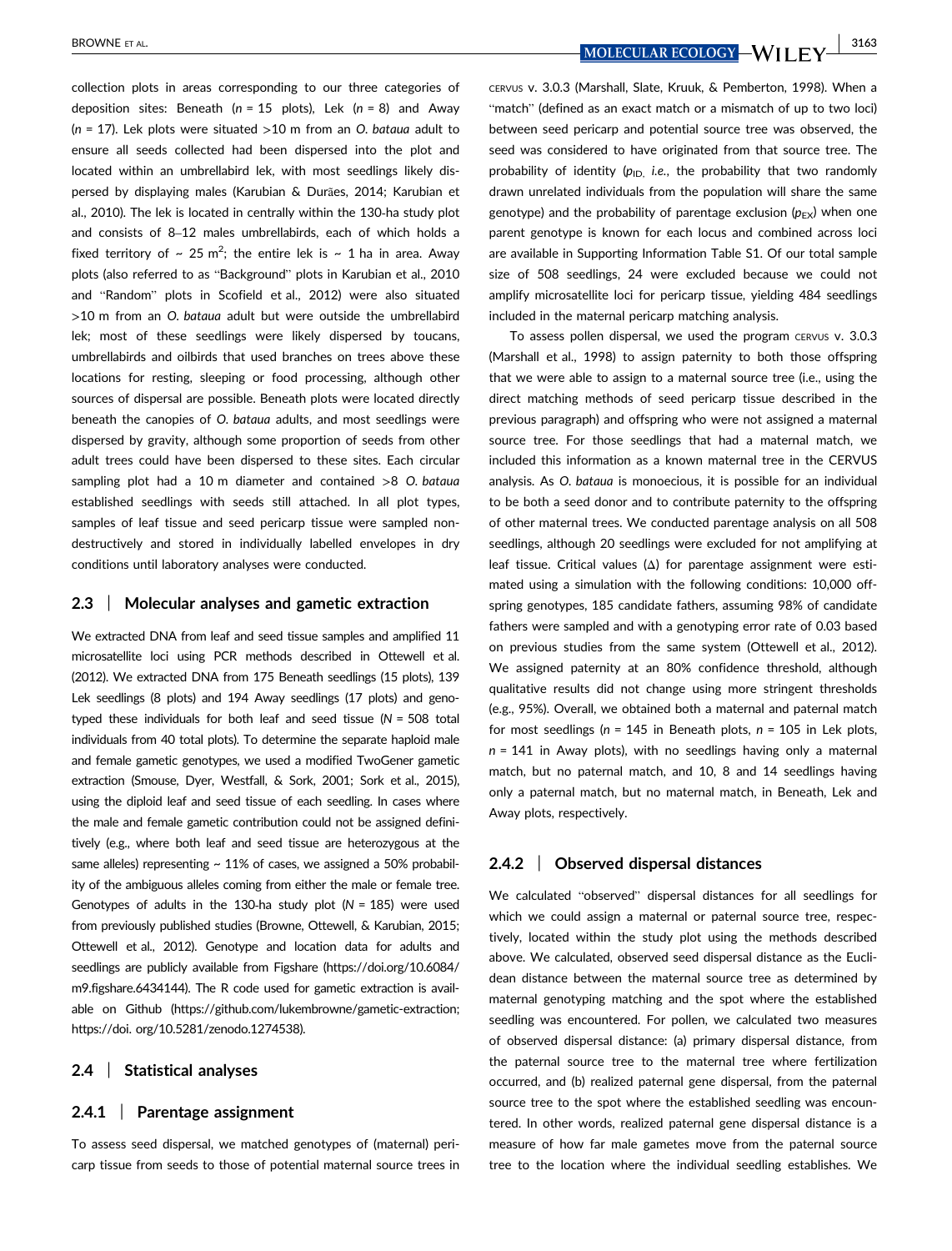**3164 WILEY-MOLECULAR ECOLOGY** BROWNE ET AL.

were only able to calculate primary pollen dispersal distances for the subset of seedlings that had maternal  $+$  paternal matches. To test whether observed pollen and seed dispersal distances among plot types differed from each other, we used a nonparametric Kruskal– Wallis rank‐sum test and Dunn's test for post hoc analysis using a Bonferroni correction for multiple comparisons in R v 3.3.1 (R Core Team 2016). We excluded seedlings that did not have a maternal or paternal match to an adult in our study parcel when estimating observed dispersal distances.

#### **2.4.3** | **Dispersal kernels and immigration rates**

We estimated pollen and seed dispersal kernels, i.e., the probability of pollen or seed travelling from its origin (0,0) to fertilization or deposition at position (x, y), respectively, using the NEIGHBORHOOD model with the software NM $\pi$  (Chybicki, 2017), which is a reimplementation of NM+ (Chybicki & Burczyk, 2010). To model pollen dispersal, the NEIGHBORHOOD model uses a maximum‐likelihood fractional paternity assignment approach where for each seedling, paternity may result from (a) a paternal tree located outside the study plot due to pollen immigration with probability  $m_p$  or (b) by a paternal tree located within the study plot (with probability (1−*mp*)). Offspring may be the result of self‐pollination with probability *s*. Similarly, for seed dispersal, seeds either arise from a maternal tree located within the study parcel with probability *ms* or may result from seed immigration from a maternal tree outside the study parcel with probability 1–*ms*. We used the two-parameter Weibull dispersal kernel (Chybicki & Burczyk, 2010) to model primary pollen and seed dispersal kernels. The Weibull dispersal kernel has been shown to be a good fit for pollen dispersal in *O. bataua* (Ottewell et al., 2012) and for both pollen and seed dispersal kernels in other species (Bullock et al., 2017). We estimated the scale *a* and shape *b* parameters of the Weibull dispersal kernel, where  $b < 1$  indicates a fat-tailed distribution and  $b > 1$ indicates a thin-tailed distribution with fewer long-distance dispersal events, whereas *b* = 2 approximates a normal distribution (Chybicki & Burczyk, 2010). We also estimated the frequency of self‐fertilization (*s*), the frequency of seed immigration (*ms*) and the frequency of pollen immigration (*mp*). Genotyping error rates were set at 0.03 across loci. We set the NEIGHBORHOOD parameter to include all sampled adults in our study plot as the neighbourhood size (Chybicki, 2017; Chybicki & Burczyk, 2010). Kernel analyses produced by the NEIGHBORHOOD model are designed to avoid dependence on the spatial configuration of source trees relative to the sampling plots, whereas estimates of observed dispersal distances generated from direct parentage (above) are not; for this reason we prioritize results from  $NM\pi$  over that of parentage assignment in cases where results from the two methods differ (see also *Discussion*, below).

# **2.4.4** | **Parental correlations and effective parental sizes**

To assess shared paternity and maternity among seedlings and the number of effective parents contributing to different patches, we ran a parental structure analysis (PSA; Robledo‐Arnuncio et al., 2012; see also Grivet et al., 2009). The PSA estimates the correlation of paternity within patches—Q<sup>p</sup><sub>w</sub>, the probability that two seedlings drawn at random from the same patch share the same father;  $Q_w^m$ correlation of maternity within patches—the probability that two seedlings drawn at random from the same patch share the same mother; and  $Q_{w}^{mp}$ , cross-parental correlation within patches—the probability that two seedlings drawn at random from the same patch have a cross-parental match. We also estimated parental correlations among patches:  $Q_b^p$ , correlation of paternity among patches—the probability that two seedlings drawn at random from two different patches share the same father;  $Q_b^m$ , correlation of maternity among patches—the probability that two seedlings drawn at random from two different patches share the same mother;  $Q_b^{mp}$ , cross-parental correlation among patches—the probability that two seedlings drawn at random from two different patches have a cross‐parental match. We used the parental correlation estimates to estimate the effective number of fathers ( $N_{\text{ep}} = 1/Q_w^p$ ), effective number of mothers ( $N_{\text{em}} =$ 1/Q<sub>*w*</sub></sub> ) and effective number of parents ( $N_e = 4/(Q_w^p + Q_w^m + 2Q_w^{mp})$ per patch. We used jackknifing across individuals to estimate approximate standard errors of parental correlations and effective parental sizes, and PSA was run separately for each plot type (e.g., Beneath, Away and Lek). To test for differences in within‐patch paternal and maternal correlations across plot types, we used a nonparametric Kruskal–Wallis rank‐sum test and Dunn's test for post hoc analysis with a Bonferroni correction for multiple comparisons R in R v 3.3.1 (R Core Team 2016). Two Beneath plots were excluded from these analyses for having <6 seedlings.

# **2.4.5** | **Alpha, beta and gamma allelic diversity**

To estimate the relative contributions of male gametes from pollen and female gametes from seeds to patterns of allelic diversity, we used the genetic counterparts of the species diversity estimates of  $\alpha$ , β, δ and γ diversity (Scofield et al., 2012; Sork et al., 2015) for male gametes, female gametes and diploid leaf tissue of seedlings in each plot type. Within-patch  $\alpha$  diversity estimates the effective number of alleles per locus per sampled patch and is calculated as the reciprocal of r<sub>gg</sub>, the unbiased estimate of the probability of drawing identical alleles for a locus in a sampled patch (Grivet et al., 2005; Sork et al., 2015). Between-patch  $β$  diversity estimates the effective number of genetically nonoverlapping patches and provides information on the degree of allelic turnover across sampled patches, with higher values indicating more turnover between patches. Lek patches were on average closer to each other than were Away or Beneath plots (next section), which could influence patterns of β diversity, so we reran our  $β$  diversity analyses including those plots with similar pairwise distances to ensure that qualitative patterns were robust to this sampling area effect. We also measured allelic divergence across patches in terms of δ (delta) (Sork et al., 2015), where  $δ = 1$  represents no overlap of alleles across patches and  $\delta$  = 0, represents complete sharing of alleles across patches. Cumulative allelic diversity accumulated across plots was estimated with  $\gamma$ , which is the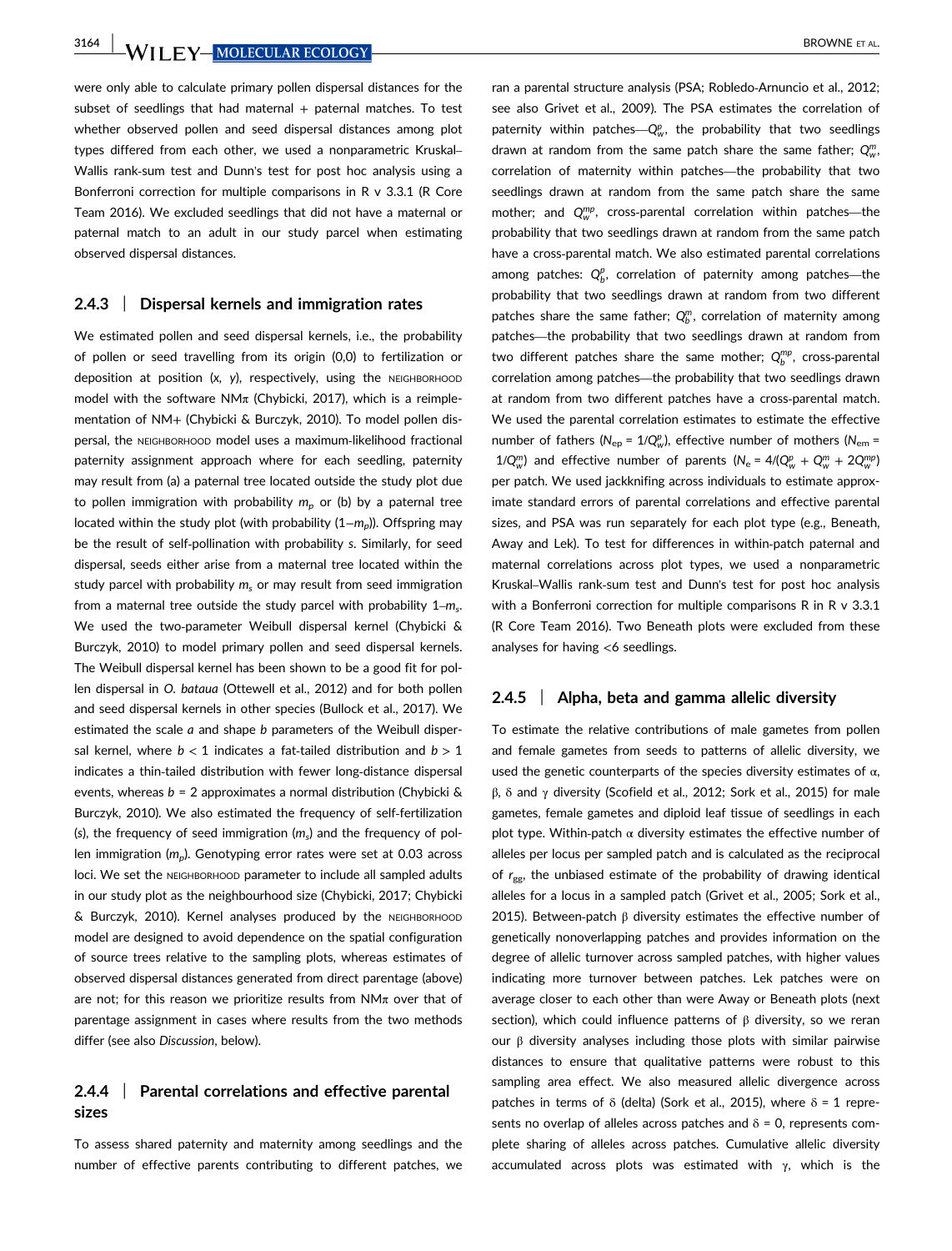effective number of alleles per locus across the entire group of seedlings without regard to patch. We did not conduct statistical comparisons of β, δ and γ across plot types because there is currently no method to statistically compare β and δ across plot types, and because of differences in the total sampling area may bias estimates of  $\gamma$  (above). We averaged diversity estimates across 10 loci (Ob19 was excluded from analysis due to not amplifying at a subset of seedlings). We also present scaled diversity metrics (between 0 and 1) from Sork et al. (2015) to allow comparison to other studies that may differ in overall levels of genetic diversity. To test for differences in within-patch  $\alpha$  diversity of male gametes, female gametes and diploid seedlings across and within plot types, we used a nonparametric Kruskal–Wallis rank‐sum test and Dunn's test for post hoc analysis with a Bonferroni correction for multiple comparisons in R v 3.3.1 (R Core Team 2016). Two Beneath plots were excluded from these analyses for having <6 seedlings.

#### **2.4.6** | **Fine‐scale spatial genetic structure**

To assess fine‐scale spatial patterns of genetic variation among seedlings, we estimated fine‐scale spatial genetic structure with the kinship coefficient *F*ij of Loiselle, Sork, Nason, and Graham (1995) using the program SPAGeDi v1.5 (Hardy & Vekemans, 2002). We estimated the strength of spatial genetic structure using the *Sp* statistic of Vekemans and Hardy (2004), which is calculated as  $-b_{Flog}/(1-F_1)$ , where  $b_{Flog}$  is the mean slope of the regression coefficient of  $F_{ii}$  on a log distance scale and  $F_1$  is the mean estimate of the kinship coefficient of the first distance class. We restricted the maximum distance used when estimating  $b_{\text{Flog}}$ to 150 m, which is approximately the maximum pairwise distance between Lek plots; the maximum pairwise distance for Away plots (547 m) and Beneath plots were greater (740 m). Average pairwise distances between Lek plots (mean ± standard deviation; 59  $\pm$  26 m) were also smaller than in Beneath (317  $\pm$  189 m) or Away (269 ± 132 m) plots. Higher values of the *Sp* statistic indicated stronger patterns of spatial genetic structure, and the *Sp* statistic is robust to the choice of distance intervals (Vekemans & Hardy, 2004). To visualize how kinship changes with spatial distance, we plotted F<sub>ij</sub> across four distance intervals: 0-10 m, 10–50 m, 50–100 m and 100–150 m, which were chosen to include a minimum of 100 pairwise comparisons, >50% of individuals and a coefficient of variation of participation ≤1.0 for each plot type following the recommendations of Hardy and Vekemans (2002). We calculated reference allele frequencies used in estimating *F*ij separately for each plot type. We assessed statistical significance at each distance interval based on the 95% confidence interval of the null distribution of permuting individuals among locations *n* = 9,999 times. Following Hardy et al. (2004) and Nakanishi et al. (2009), we converted the haploid male and female gametic genotypes to diploid homozygous genotypes prior to analysis. To account for ambiguous cases where both leaf and seed tissue were heterozygous at the same allele (see above), the maternal and paternal haploid genotypes were converted to the

BROWNE ET AL. **ALL PROWNE ET AL. 3165** 

corresponding heterozygous genotypes. We tested for statistical differences in *Sp* across male gametes, female gametes and diploid seedlings, and leaf genotypes with an ANOVA using locus as the blocking factor. To compare female gametes to male gametes within each plot type, we used a Wilcoxon signed-rank test with locus as the pairing factor.

## **3** | **RESULTS**

# **3.1** | **Pollen, realized paternal gene and seed dispersal distances**

Kernel estimates from  $NM\pi$  and direct parentage assignment both indicate long‐distance pollen dispersal in the *O. bataua* system (Tables 1 and 2). Comparing across plot types, mean pollen dispersal distances and shapes of the pollen dispersal kernels estimated in  $NM\pi$  were similar across plot types, with overlapping 95% confidence intervals (Table 1, Figure 2). Under direct parentage assignment in CERVUS, primary pollen dispersal distances differed across plot types (Kruskal–Wallis chi‐squared = 6.95, *df* = 2, *p* = 0.03; Table 2), being greater for Away seedlings than Beneath seedlings (Dunn's *z* = −2.44, *p* = 0.022), with no statistical differences in other pairwise comparisons (*p* > 0.68 for both tests). Patterns of realized paternal gene dispersal distances (i.e., distance from the sire to the site of seedling establishment) across plot types were similar to those of primary pollen dispersal, with Away seedlings being greater than Beneath seedlings (Dunn's *z* = −3.94, *p* = 0.0001), but no statistically significant differences among other pairwise comparisons (*p* > 0.08; Table 2). In terms of magnitude, realized paternal gene dispersal distances were similar to primary pollen dispersal distances across all plot types (Table 2). Pollen immigration rates were similar among Lek and Away seedlings, but significantly higher in Lek seedlings compared to Beneath seedlings (Table 1).

In contrast to pollen movement, seed movement was spatially restricted and varied among plot types. Mean and maximum modelled (Table 1, Figure 2) and observed (Table 2) dispersal distances for seeds in each plot type were all lower than corresponding values for primary pollen dispersal and realized paternal gene movement. The shape parameter (*b*) in the modelled dispersal kernels for Lek and Away seedlings was  $<$ 1 for seed and  $>$ 1 for pollen, indicating a fatter-tailed dispersal kernel for seeds compared to pollen among these plot types (Table 1, Figure 2). We found significant differences in seed dispersal distances among plot types (Kruskal– Wallis chi‐squared = 233.08, *df* = 2, *p* = <0.001), where both observed and modelled seed dispersal distances were greater in Lek (Dunn's *z* = −11.702, *p* < 0.001) and Away (Dunn's *z* = −14.20, *p* < 0.001) seedlings than in Beneath seedlings; there were no differences between Away and Lek plots (Dunn's *z* = −1.736,  $p = 0.124$ ; Tables 1 and 2). Seed immigration rates estimated by dispersal kernel modelling were near 0, and generally lower than pollen immigration rates (Table 1).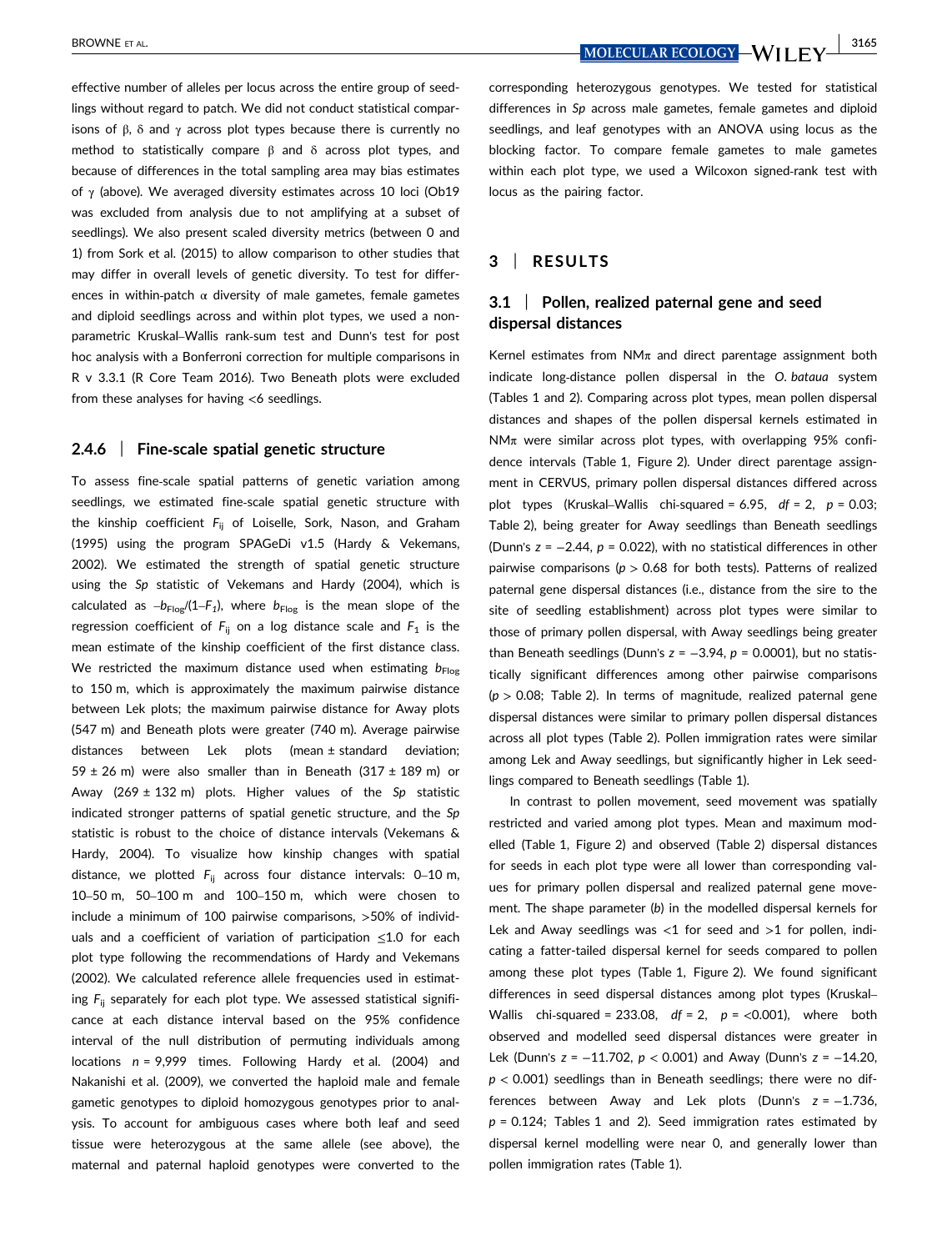WILEY-MOLECULAR ECOLOGY

| Plot type | á                              | 8d                             |                                                                                                                                                                                                                                                                                                                                                                                                                                 | αd                              |                     | ms                  | dul                     |
|-----------|--------------------------------|--------------------------------|---------------------------------------------------------------------------------------------------------------------------------------------------------------------------------------------------------------------------------------------------------------------------------------------------------------------------------------------------------------------------------------------------------------------------------|---------------------------------|---------------------|---------------------|-------------------------|
| Beneath   | $10.2^{\circ}$ (8.3-13.2)      | $41a$ (1.08-1.75)              | 568.8 <sup>ª</sup> (364.9-1289.5)                                                                                                                                                                                                                                                                                                                                                                                               | $1.37a$ (1.18-1.69)             | $0.01a$ (0.00-0.03) | $0.00*$             | $0.07a$ (0.00-0.14)     |
| ě         | 97.7 <sup>b</sup> (57.8-315.0) | $0.73^{\rm b}$ $(0.40 - 1.05)$ | 417.2 <sup>ª</sup> (222.5-3352.0)                                                                                                                                                                                                                                                                                                                                                                                               | $1.69$ <sup>a</sup> (1.30-2.07) | $0.10a$ (0.03-0.17) | $0.01(0.00 - 0.15)$ | $0.34^{p}$ (0.17-0.51)  |
| Away      | 107.0 (72.0-208.0)             | $0.75^{ab}$ $(0.39 - 1.12)$    | 552.4 <sup>ª</sup> (297.8-3812.6)                                                                                                                                                                                                                                                                                                                                                                                               | $1.52^{\circ}$ (1.09-1.94)      | 0.04° (0.00-0.08)   | Ő<br>O.O            | $0.22^{ab}$ (0.10-0.33) |
|           |                                |                                | The table includes as (mean distance of seed dispersal in metres), bs (shape parameter of seed dispersal kernel), ap (mean distance of pollen dispersal in metres) and bp (shape parameter of pollen dispersal<br>kernel) and approximate 95% CI (confidence intervals) in parentheses. Also shown are s (frequency of self-fertilization), ms (frequency of seed immigration) and mp (frequency of pollen immigration) ± stan- |                                 |                     |                     |                         |

Modelled pollen and seed dispersal kernel estimates from NMπ for the palm *Oenocarpus bataua,* in northwest Ecuador for Beneath, Lek, and Away plot types

TABLE 1 Modelled pollen and seed dispersal kernel estimates from NMn for the palm Oenocarpus bataua. in northwest Ecuador for Beneath, Lek, and Away plot types

TABLE 1

a Weibull dard error (SE). Superscript letters indicate where the CI of parameter estimates comparing Beneath, Lek and Away seedlings do not overlap. Both pollen and seed dispersal kernels were fit to a Weibull 5 ŧ Both pollen and seed dispersal kernels were overlap. dard error (SE). Superscript letters indicate where the CI of parameter estimates comparing Beneath, Lek and Away seedlings do not distribution. The CI of seed immigration rates of Beneath and Away seedlings could not be estimated (\*). distribution. The CI of seed immigration rates of Beneath and Away seedlings could not be estimated (\*).

TABLE 2 Summary of observed pollen, realized paternal gene and seed dispersal distances for the palm *Oenocarpus bataua* in northwest Ecuador from direct parentage assignment for Beneath, Lek, and Away plots

|                            | Min. | Median | Mean  | Max.   |  |  |  |
|----------------------------|------|--------|-------|--------|--|--|--|
| Primary pollen             |      |        |       |        |  |  |  |
| <b>Beneath<sup>a</sup></b> | 32.8 | 214.7  | 254.8 | 1106.7 |  |  |  |
| Lekab                      | 0.0  | 213.7  | 263.3 | 844.8  |  |  |  |
| Awayb                      | 0.0  | 275.0  | 313.3 | 1061.1 |  |  |  |
| Realized paternal gene     |      |        |       |        |  |  |  |
| <b>Beneath<sup>a</sup></b> | 0.0  | 162.0  | 218.1 | 1109.5 |  |  |  |
| I ek <sup>ab</sup>         | 23.0 | 204.1  | 254.8 | 828.9  |  |  |  |
| Awayb                      | 13.9 | 257.4  | 296.3 | 1039.2 |  |  |  |
| Seed                       |      |        |       |        |  |  |  |
| Beneath <sup>a</sup>       | 0.0  | 0.0    | 20.8  | 656.2  |  |  |  |
| Lek <sup>b</sup>           | 10.3 | 47.2   | 76.4  | 536.7  |  |  |  |
| Away <sup>b</sup>          | 10.0 | 64.8   | 107.3 | 601.2  |  |  |  |

The minimum (Min.), median, mean and maximum (Max.) distances in metres are shown for all seedlings that could be directly linked to parental trees located within our study area. Primary pollen refers to the distance pollen moved between sire and maternal tree; Realized paternal gene refers to the distance male gametes moved between sire and established seedling; Seed refers to the distance seeds moved between maternal tree and established seeding. Shown are values for each of three plot types. Superscript letters indicate statistically significant differences among plot types.

#### **3.2** | **Parental correlations and effective number of parents**

The probability of two seedlings within a patch sharing a father (i.e., paternal correlations,  $Q^p_w$ ) was lowest in Lek plots, intermediate in Away plots and highest in Beneath plots (Table 3, Supporting Information Table S2), although these differences were not statistically significant (Kruskal –Wallis chi ‐squared = 5.59, *df* = 2,  $p = 0.06$ ). The probability of two seedlings sharing the same mother (i.e., maternal correlations,  $Q_w^m$ ) differed among plot types  $(Kruskal-Wallis$  chi-squared = 22.6,  $df = 2$ ,  $p = <0.001$ ; Table 3). More specifically, Beneath plots had significantly higher maternal correlations than did Lek (Dunn's  $z = 4.16$ ,  $p < 0.001$ ) and Away (Dunn's  $z = 3.97$ ,  $p = <0.001$ ) plots; maternal correlations were lower in Lek plots than Away plots, but this difference was not statistically significant (Dunn's  $z = -0.94$ ,  $p = 0.516$ ). Betweenpatch parental correlations were generally low for both sexes across all plot types (Table 3).

Consistent with parental correlation results, the effective number of fathers *N*ep exceeded the effective number of mothers *N*em within each plot type, although errors around these estimates were high (Table 3). Among plot types, both *N*ep and *N*em were higher in Lek and Away plots than in Beneath plots, with a disproportionately high ratio of N<sub>ep</sub>:N<sub>em</sub> in Lek plots relative to other plot types (Table 3). Overall effective population size N<sub>e</sub> was greatest in Lek plots, followed by Away plots and then Beneath plots (Table 3).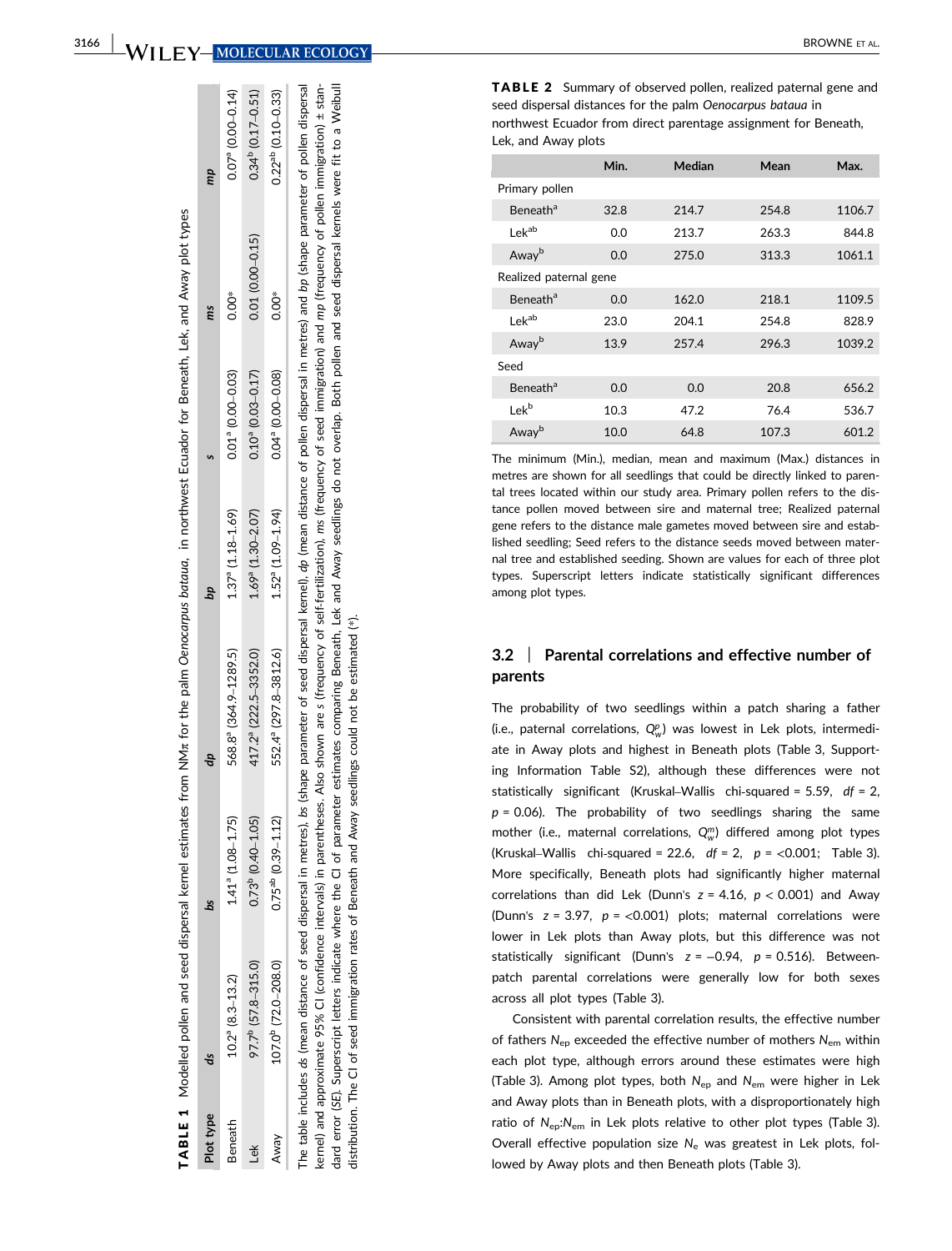

FIGURE 2 Estimated pollen and seed dispersal kernels (solid black lines) fit to a Weibull distribution for (a and b) Beneath, (c and d) Lek and (e and f) Away *Oenocarpus bataua* seedlings in northwest Ecuador, along with the frequency of observed dispersal distances (purple, blue, and yellow histograms) derived via parentage analysis + matching seed genotypes to maternal trees [Colour figure can be viewed at wileyonlinelibrary.com]

# **3.3** | **Allelic diversity**

Allelic alpha diversity ( $\alpha$ ) was higher for male gametes than for female gametes within each plot type (Table 4, Supporting

TABLE 3 Mean estimates ± standard error (*SE*) of within‐patch paternal (Q $_{\mathrm{w}}^p$ ), maternal (Q $_{\mathrm{w}}^m$ ) and cross-parental (Q $_{\mathrm{w}}^{mp}$ ) correlations; between-patch paternal ( $Q^p_b$ ), maternal ( $Q^m_b$ ) and cross-parental ( $Q^{\tiny mp}_b$ ) correlations; and effective number of fathers (N<sub>ep</sub>), mothers (N<sub>em</sub>) and total parents (N<sub>e</sub>) of *Oenocarpus bataua* seedlings in Beneath, Lek and Away plots

| <b>Beneath</b>                 | Lek                 | Away                |  |  |  |  |  |
|--------------------------------|---------------------|---------------------|--|--|--|--|--|
| Within-patch                   |                     |                     |  |  |  |  |  |
| $0.099 \pm 0.008$ <sup>a</sup> | $0.004 \pm 0.005^a$ | $0.048 \pm 0.006^a$ |  |  |  |  |  |
| $0.704 \pm 0.014$ <sup>a</sup> | $0.108 \pm 0.003^b$ | $0.207 \pm 0.005^b$ |  |  |  |  |  |
| $0.051 + 0.008$                | $-0.002 + 0.004$    | $0.016 \pm 0.009$   |  |  |  |  |  |
| Between-patch                  |                     |                     |  |  |  |  |  |
| $-0.006 \pm 0.001$             | $0.001 \pm 0.001$   | $-0.002 \pm 0.001$  |  |  |  |  |  |
| $-0.051 \pm 0.001$             | $-0.014 \pm 0.001$  | $-0.011 \pm 0.001$  |  |  |  |  |  |
| $-0.024 \pm 0.002$             | $-0.012 + 0.002$    | $-0.004 \pm 0.001$  |  |  |  |  |  |
| Effective number of parents    |                     |                     |  |  |  |  |  |
| $10.06 \pm 0.86$               | $227.78 + 216.52$   | $20.65 \pm 2.90$    |  |  |  |  |  |
| $1.42 \pm 0.03$                | $9.30 \pm 0.25$     | $4.84 \pm 0.11$     |  |  |  |  |  |
| $4.42 \pm 0.09$                | $37.05 \pm 4.53$    | $13.90 \pm 1.30$    |  |  |  |  |  |
|                                |                     |                     |  |  |  |  |  |

Significant differences between within‐patch paternal and maternal correlations among plot types are indicated by superscript letters.

Information Table S2;  $p \le 0.006$  for all). Comparing among plot types, male gametic α diversity was similar among Beneath, Away and Lek plots (Table 4). In contrast, female gametic  $\alpha$  diversity was significantly lower in Beneath plots than in Lek and Away plots, which were similar to each other (Table 4). Allelic  $\alpha$  diversity of diploid leaf tissue was also lower in Beneath plots than in Lek or Away plots, but Lek plots did not differ from Away plots (Table 4). The scaled version of  $\alpha$  diversity ( $\alpha'$ ) followed similar patterns (Table 4).

Across all plot types, there was less divergence (δ, delta) and lower β and β′ diversity among male gametes than among female gametes, consistent with more extensive movement of pollen across the study area (Table 4). Overall, Beneath plots had higher divergence (i.e., less overlap), especially in female gametes, than did Away or Lek plots. Gamma diversity  $(y)$ , a measure of accumulated diversity summed across individual plots, and its scaled counterpart (γ′) were higher for male gametes than female gametes for all plot types (Table 4). For  $\delta$ ,  $\beta$  and  $\gamma$  diversity and their scaled counterparts, values for diploid leaf tissue were intermediate between those of male and female gametes.

## **3.4** | **Fine‐scale spatial genetic structure**

For all plot types, the strength of spatial genetic structure (*Sp*) of male gametes was weaker than that of female gametes (Supporting Information Table S3;  $p \le 0.006$  for all). For all but the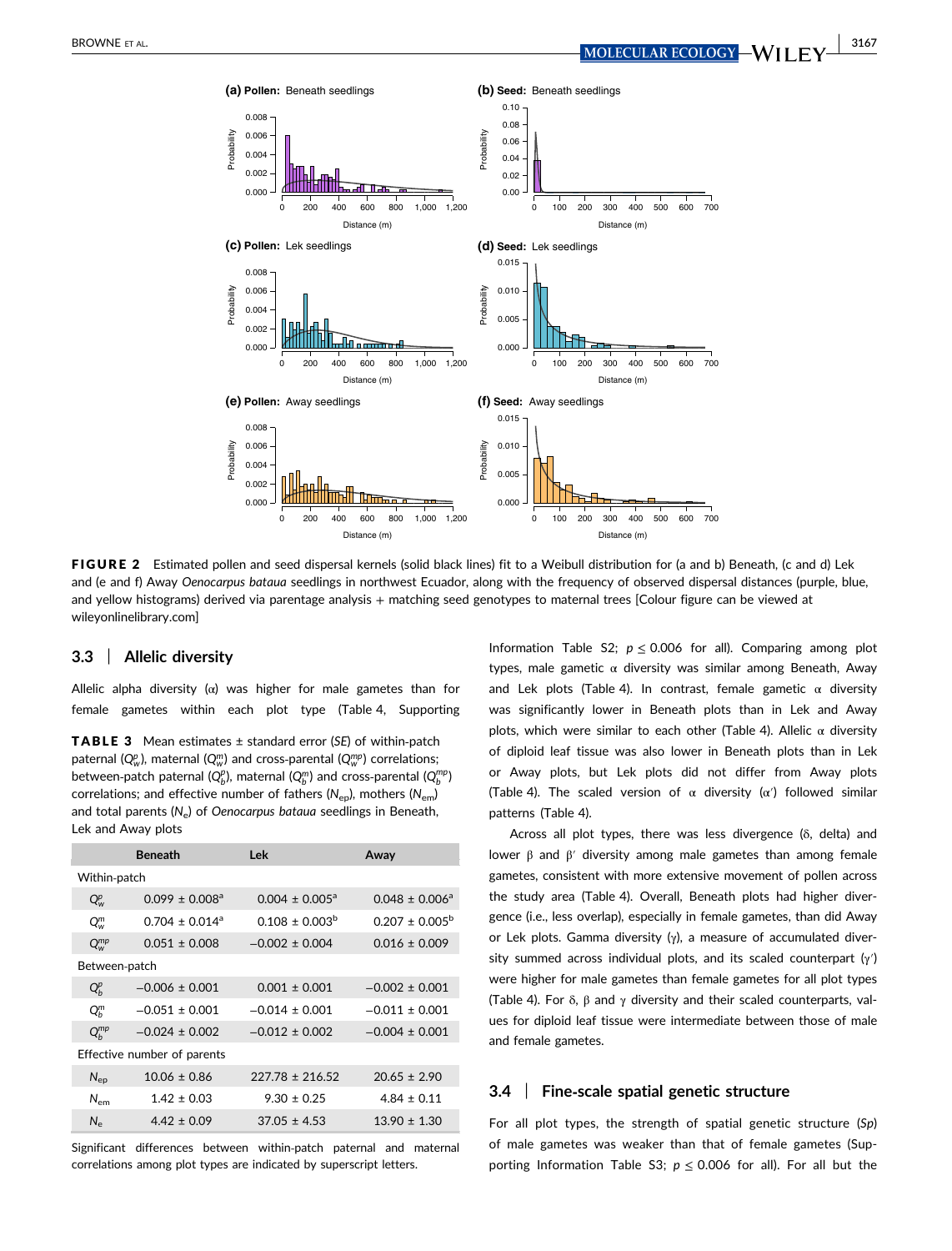TABLE 4 Allelic diversity in male gametes, female gametes and diploid leaf tissue seedlings of *Oenocarpus bataua* in Beneath, Lek, and Away plot types in northwest Ecuador

|                |                      | Male gametes |                    |                    | Female gametes     |             |                    | <b>Diploid seedlings</b> |             |  |
|----------------|----------------------|--------------|--------------------|--------------------|--------------------|-------------|--------------------|--------------------------|-------------|--|
|                | <b>Beneath</b>       | <b>Lek</b>   | Away               | <b>Beneath</b>     | <b>Lek</b>         | Away        | <b>Beneath</b>     | <b>Lek</b>               | Away        |  |
| Within patches |                      |              |                    |                    |                    |             |                    |                          |             |  |
| $\alpha$       | 2.688 <sup>a</sup>   | $2.738^{a}$  | 2.884 <sup>a</sup> | 1.602 <sup>a</sup> | 2.109 <sup>b</sup> | $2.017^{b}$ | 2.279 <sup>a</sup> | $2.417^{b}$              | $2.475^{b}$ |  |
| $\alpha'$      | 0.673                | 0.697        | 0.697              | 0.403              | 0.577              | 0.538       | 0.579              | 0.612                    | 0.614       |  |
| Among patches  |                      |              |                    |                    |                    |             |                    |                          |             |  |
| β              | 1.088                | 0.996        | 1.012              | 1.475              | 1.053              | 1.097       | 1.189              | 1.028                    | 1.048       |  |
| $\beta'$       | 0.090                | $-0.005$     | 0.013              | 0.358              | 0.056              | 0.098       | 0.176              | 0.03                     | 0.051       |  |
| $\delta$       | 0.087                | $-0.006$     | 0.011              | 0.382              | 0.095              | 0.120       | 0.211              | 0.045                    | 0.064       |  |
|                | Total across patches |              |                    |                    |                    |             |                    |                          |             |  |
| $\gamma$       | 2.925                | 2.727        | 2.918              | 2.363              | 2.221              | 2.213       | 2.710              | 2.484                    | 2.594       |  |
| $\gamma'$      | 0.662                | 0.639        | 0.661              | 0.580              | 0.554              | 0.551       | 0.633              | 0.600                    | 0.616       |  |

Shown are within-patch α diversity and its scaled counterpart (α'), among-patch β diversity and its scaled counterpart (β'), divergence (δ), and acrosspatch  $\gamma$  diversity and its scaled counterpart (γ′). Significant differences between within-patch  $\alpha$  diversity among plot types are indicated by superscript letters.

male gametes of Lek and Away seedlings, genetic kinship (*F*ij) peaked at short distance intervals (0–10 m) and declined significantly with distance, showing local patterns of isolation by distance (Figure 3, Supporting Information Table S3). For male gametes, female gametes and diploid seedlings, spatial genetic structure was significantly stronger in Beneath seedlings than Lek ( $p < 0.001$  for all comparisons) or Away ( $p < 0.001$  for all comparisons) seedlings. Lek seedlings showed weaker spatial genetic structure in these categories relative to Away plots, but the difference was not significant ( $p > 0.05$  for all; Figure 3, Supporting Information Table S3).

Female gametic correlograms exhibited two distinctive patterns that correspond to patches with dispersed versus undispersed seedlings. For the Beneath plots, female gametic correlations declined sharply with increasing distance, with a particularly strong drop off from the first distance class, which relates to a single patch and where F<sub>ij</sub> values of 0.40 are nearly equivalent to that of full-siblings, to the second distance class, representing a neighbouring patch, for which  $F_{ii}$  values are close to 0. In contrast, for Away and Lek patches we documented much lower, but still nonzero correlation  $(F_{ii} = 0.12, 0.05,$  respectively) within the first distance classes that dropped off slowly as one moves out to the second and third distance classes. Male gametes yielded essentially flat correlograms for all three plot types, albeit with higher relatedness in the first distance class, which relates to a single patch, particularly for Beneath plots. Diploid seedlings exhibited an intermediate pattern.

# **4** | **DISCUSSION**

In this study, we addressed long-standing questions about the relative contributions of seed and pollen dispersal to gene flow in plant populations, and the way in which these two dispersal mechanisms

interact to shape patterns of genetic diversity and structure. We accomplished this using methods recently developed by Grivet et al. (2009), Robledo‐Arnuncio et al. (2012) and Sork et al. (2015) that



FIGURE 3 Fine-scale spatial genetic structure in (a) male gametes, (b) female gametes and (c) diploid seedlings of *Oenocarpus bataua* seedlings in northwest Ecuador in Beneath, Lek, and Away plots. The kinship coefficient  $F_{ii} \pm 2$  standard error is plotted against distance intervals [Colour figure can be viewed at wileyonlinelibrary.com]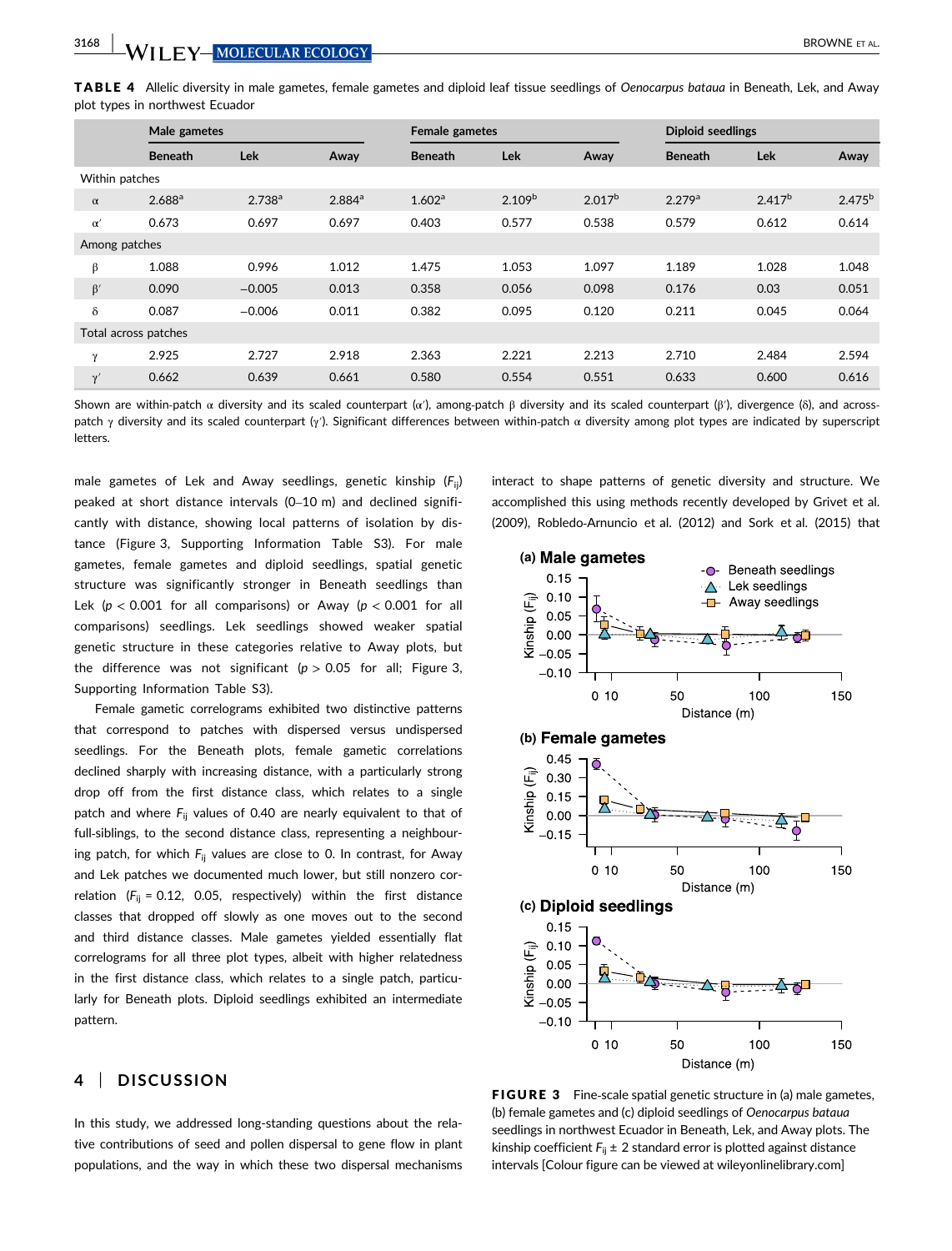allowed us to unambiguously partition the genetic variation contributed by male and female gametes in established seedlings of the animal‐dispersed palm *Oenocarpus bataua.* Our findings highlight that although pollen moves considerably further than seeds in this system, frugivore‐mediated seed dispersal, and in particular the diversity of maternal seed sources (N<sub>em</sub>) that frugivores generate at seed deposition sites, plays a key role in driving patterns of fine‐scale genetic diversity and structure among seedlings.

#### **4.1** | **Pollen versus seed dispersal**

By directly comparing seed versus pollen movement for the same set of seedlings, we found that *O. bataua* pollen moves much greater distances than do seeds. This came as a surprise, because pollen in this system is moved by small insects, many of which are <10 mm in body length (Núñez‐Avellaneda & Rojas‐Robles, 2008), whereas seeds are moved by large-bodied bird species touted for their longdistance seed dispersal capabilities. Several lines of evidence supported our a priori assumption of long-distance seed dispersal: Radio‐tracking studies indicate that umbrellabird males engage in a high incidence of long‐distance dispersal into Lek plots (Karubian et al., 2012), and the toucans and oilbirds whose roosting and food processing behaviours putatively generate Away plots are also known for long‐distance seed movement (Holbrook, 2011; Holland et al., 2009). In this study, we observed fat-tailed seed dispersal kernels  $(b < 1)$  in both Lek and Away plot types where these birds deposit seeds. Yet despite this, primary pollen dispersal distance was more than four times that of seed dispersal for all plots types as estimated by both kernel (mean dispersal distances *dp* versus *ds*; Table 1) and direct parentage (median dispersal distances; Table 2) approaches. Moreover, the presence versus absence of vertebrate seed dispersal (i.e., comparing Away and Lek plots vs. Beneath plots) appeared to have little direct impact on realized paternal gene dispersal distances, or on most metrics of male gametic diversity (e.g.,  $\alpha$  and  $\beta$  diversity), consistent with pollen movement greatly eclipsing that of seeds in this system. Thus, even for a system in which we expected the spatial extent of seed movement to rival that of pollen, and for which we could unambiguously distinguish and measure movement of pollen versus seeds, our measurements of pollen movement were much greater, supporting the general hypothesis that pollen movement is likely to exceed that of seeds for most plant species (Sork & Smouse, 2006; Hamrick, 2010; but see Monthe, Hardy, Doucet, Loo, & Duminil, 2017).

The geometry of the study design we used may have limited our ability to accurately detect long‐distance seed and pollen dispersal in this system. Although our 130‐ha study site is relatively large, it may not capture the full spatial scale at which relevant avian frugivores or insect pollinators move. This could lead to underestimates of long-distance dispersal for both pollen and seed. In particular, we consider it possible that a bimodal distribution of seed dispersal distances related to frugivore dispersal processes may exist (e.g., Jordano et al., 2007), but may be difficult to detect due to the relative rarity of long-distance dispersal events. Although anecdotal data from GPS tracking devices indicate umbrellabirds are capable of dispersing seeds several kilometers (Karubian & Durães, 2014), we observed low rates of seed immigration and a maximum seed dispersal distance of 656 m in this study, similar to a 3% rate of seed immigration and maximum seed dispersal of 645 m in a separate study with naturally dispersed *O. bataua* seeds (Browne & Karubian, 2018). There were also differences among our three plot types in their spatial arrangement relative to source trees and to the boundaries of our study area that may have led us to underestimate long‐ distance dispersal events (both pollen and seed) to Lek plots, due to their lower average distance to source trees and longer distance from the study boundary. More generally, we note that dispersal estimates from the NEIGHBORHOOD model and parentage assignment approaches were highly congruent; in the few cases where they differed (e.g., primary pollen dispersal among plots types), we prioritize results from the NEIGHBORHOOD model because, unlike direct parentage, it is designed to deal with inherent biases related to the probability of detecting a dispersal event as the distance from a source tree increases (Burczyk, Adams, Birkes, & Chybicki, 2006; Burczyk, Adams, Moran, & Griffin, 2002). Additional GPS tracking of frugivores and expansion of the area where adult trees are exhaustively sampled may be required to fully capture and characterize long-distance dispersal in this system.

Despite the strong evidence for greater pollen movement in this system, we found robust support for the idea that seed dispersal ultimately mediates genetic diversity and genetic structure of female gametes, male gametes and diploid seedlings at fine spatial scales. Relative to seedlings that were mainly gravity‐dispersed into Beneath plots, seedlings dispersed by frugivores into Away and Lek plots were characterized by: (a) higher effective numbers of maternal source trees (*N*em), paternal source trees (*N*ep) and overall parents (*N*e); (b) higher female gametic and diploid seedling diversity; and (c) reduced fine‐scale spatial genetic structure for female gametes, male gametes and diploid seedlings. We first discuss the relative influence of dispersal distance versus N<sub>em</sub> on seedling genetic diversity, before moving on to patterns of gametic diversity and fine‐scale spatial genetic structure.

# **4.2** | **Effective number of maternal (** $N_{\text{em}}$ **) and paternal (***N***ep) source trees**

A comparison of Lek versus Away plots provides indirect insights into how two key attributes of frugivore‐mediated seed dispersal seed dispersal distance and *N*<sub>em</sub>—might contribute to patterns of genetic diversity. The key point here is that *N*em at Lek plots was double that of Away plots, whereas seed dispersal distances did not differ. Parenthetically, we note that a similar lack of concordance between dispersal distance and *N*em has also been reported from other systems (e.g., Garcia et al., 2007; Sork et al., 2015) and may also exist for pollen dispersal distance and pollen source diversity *N*ep (Ashley, 2010). In the *O. bataua* system, the lack of concordance between dispersal distance and *N*em provides an opportunity to separate how each of these two attributes of dispersal may be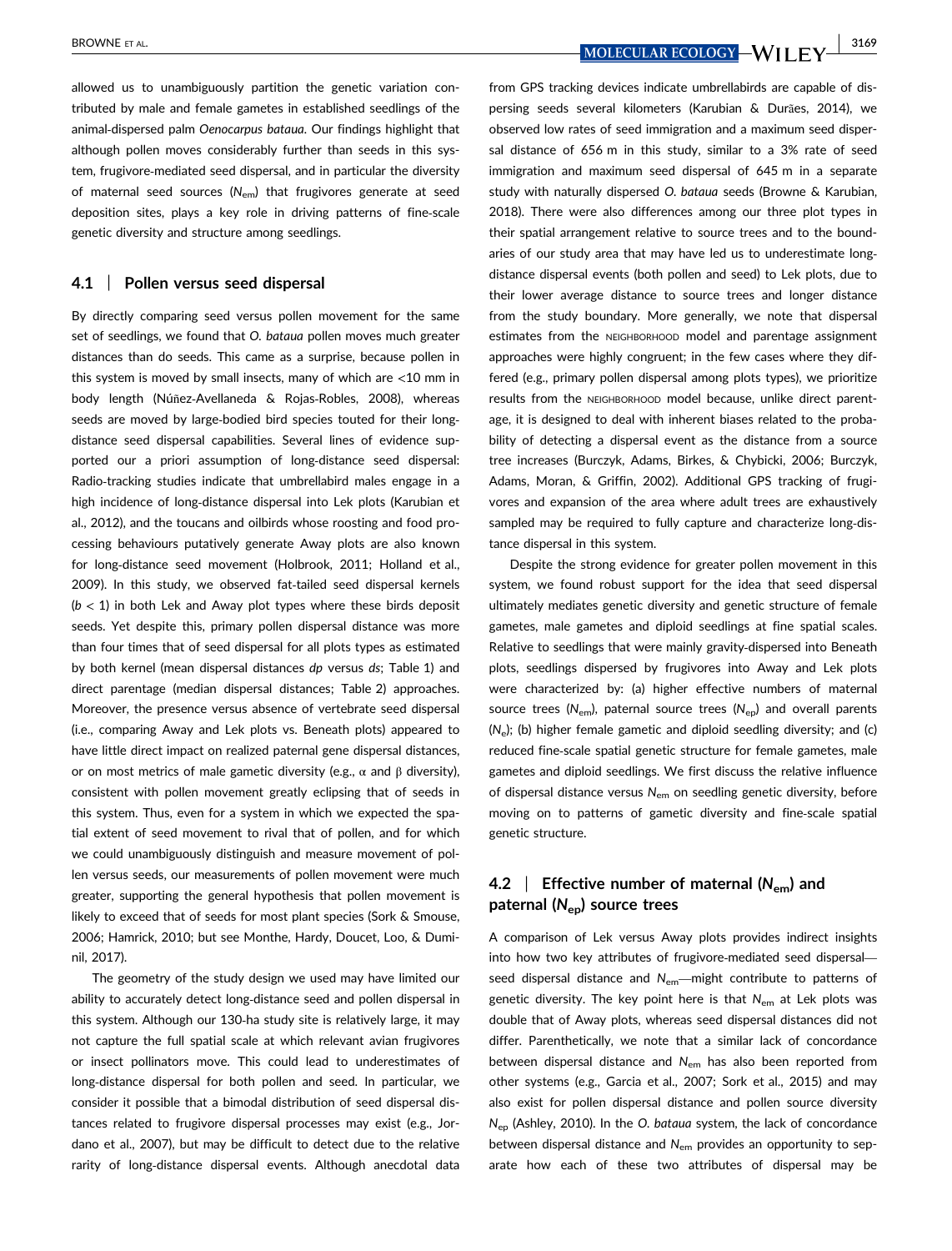**3170 WILEY-MOLECULAR ECOLOGY** BROWNE ET AL.

correlated with subsequent patterns of genetic diversity, with the caveat that our study is correlational and has not established causality (i.e., we cannot rule out the possibility that both *N*em and the metrics of genetic diversity we evaluated both covary in response to an unmeasured ecological variable).

Higher *N<sub>em</sub>* values at Lek plots were associated with higher *N<sub>ep</sub>* and *N*<sup>e</sup> values, lower β diversity and reduced spatial genetic structure for male gametes, female gametes and diploid seedlings. This is consistent with the idea that among dispersed seeds, *N*em makes a direct and substantial contribution to local patterns of genetic diversity. Under some simple assumptions (e.g., a dispersal kernel model with independence of dispersal events), N<sub>em</sub> varies as a function of the seed dispersal kernel and the effective density of mothers (cf. comparable expressions for N<sub>ep</sub> in the TwoGener approach; Austerlitz & Smouse, 2001). When N<sub>em</sub> is observed to vary independently of dispersal distance, as in the current study, variation in the density of maternal source trees, or some departure to assumptions of a simple dispersal model, or both are likely to be responsible. The density of *O. bataua* maternal source trees was stable during the study period, but the distribution of concurrently fruiting individuals varied month to month, due to asynchronous fruit production within and among individuals (J. Karubian, unpublished data). Moreover, distinctive foraging ecologies of *O. bataua's* dispersal agents likely led to departures from the assumptions of random, independent dispersal events of a simple dispersal model. It therefore stands to reason that the lack of concordance between N<sub>em</sub> and dispersal distance in Lek versus Away plots may be associated with some interaction between the distribution of fruiting trees and disperser behaviour. Because umbrellabird leks are active year‐round and at least some *O. bataua* adults are flowering and fruiting in all months of the year, leks receive a steady stream of dispersed seeds, allowing *N*em to steadily accumulate over time. In contrast, Away plots putatively correspond to discrete dispersal episodes associated with ephemeral use of an area by other avian frugivores for activities such as roosting, resting, food processing or nesting, which may restrict *N*em in Away plots relative to Lek plots. Additional work on this putative mechanistic relationship is needed before any firm conclusions can be drawn.

The effective number of paternal source trees per plot N<sub>ep</sub> follows a qualitatively similar pattern to N<sub>em</sub> (i.e., Beneath < Away < Lek). The relatively small number of samples we analysed per plot yields considerable uncertainty around the ratio of *N*ep:*N*em, especially for higher values, but qualitative trends may be of interest biologically. Most striking is the disproportionate increase in N<sub>ep</sub> relative to *N<sub>em</sub>* observed in Lek plots, driven by the fact that *N*<sub>ep</sub> is considerably higher than in Away plots or Beneath plots. The disproportionate increase in *N*ep in Lek plots is also likely responsible for the fact that effective number of parents N<sub>e</sub> in Lek plots is almost three times that of Away plots, and an order of magnitude higher than Beneath plots. This qualitative trend is consistent with the idea that seeds dispersed into Lek plots represent a higher diversity of pollen sources per effective maternal seed source, relative to both Away and Beneath plots, although we urge caution in interpreting these results because error associated with these estimates is particularly large in Lek plots. Our working hypothesis is that the steady accumulation of seeds into leks by umbrellabirds increases representation in these sites of pollen from adult trees that flower relatively infrequently, as well as distinctive combinations of pollen donors corresponding to different fruiting events by the same maternal tree. Both of these scenarios would inflate  $N_{en}:N_{em}$  in leks. In contrast, Away plots may represent relatively short‐lived "snapshots" that sample available pollen sources over much shorter time intervals, potentially leading to lower N<sub>ep</sub>:N<sub>em</sub>. Here, too, a lack of details on these putative mechanisms hinders our ability to draw firm conclusions: continued research on how differences in frugivore foraging ecology interact with tree phenology to drive patterns of fine‐scale genetic diversity in animal‐dispersed plants is a priority in this and other systems (García & Grivet, 2011; Karubian & Durães 2009, 2014; Schupp, Milleron, & Russo, 2002; Scofield et al., 2012).

#### **4.3** | **Allelic diversity & spatial genetic structure**

Away and Lek plots had higher  $\alpha$  diversity (the effective number of alleles per locus per plot) for all gamete types than did Beneath plots, although this difference was significant only for female gametes and diploid seedling genotypes. In contrast, male gametic  $\alpha$  diversity did not vary between plot types, presumably because the spatial scale of pollen movement in this system is so extensive that it masks any effect of seed dispersal on  $\alpha$  diversity of male gametes. The lack of strong patterns for alleles relative to estimates of effective parental sizes is consistent with other studies (e.g., Grivet et al., 2009; Sork et al., 2015), suggesting that the effective number of pollen and seed donors can be more strongly asymmetric than genetic contributions of male and female gametes to the resulting seedling progeny.

For measures of between‐plot overlap, between‐patch β diversity values among female gametes were substantially higher for Beneath plots than for either Away or Lek plots, consistent with highly restricted seed movement leading to very little overlap between Beneath plots (the divergence estimator  $\delta$  gave qualitatively similar results throughout). Also, there was more overlap between Lek plots than Away plots, even when controlling for the fact that Lek plots are more spatially proximate to each other than are Away plots (i.e., we obtained qualitatively similar results when only including those Away plots with similar pairwise distances in our analyses). This pattern, which corroborates that of Karubian et al. (2012), is likely driven by different male umbrellabirds from the same lek foraging from the same *O. bataua* adults surrounding the lek. Turning to pollen movement,  $β$  diversity values were close to 1 for male gametes, indicating very low between‐plot diversity, coupled with the fact that we observe very little differentiation between plot types, are again consistent with widespread pollen movement in this system.

The examination of  $\gamma$  diversity, which provides an effective way of summarizing accumulated genetic diversity across plots, showed that seed dispersal distance did not impact the overall genetic contribution of female gametes on a sitewide scale. Differences between plot types were modest, and in fact,  $\gamma$  diversity of diploid seedlings was highest in Beneath plots, likely because of the low overlap in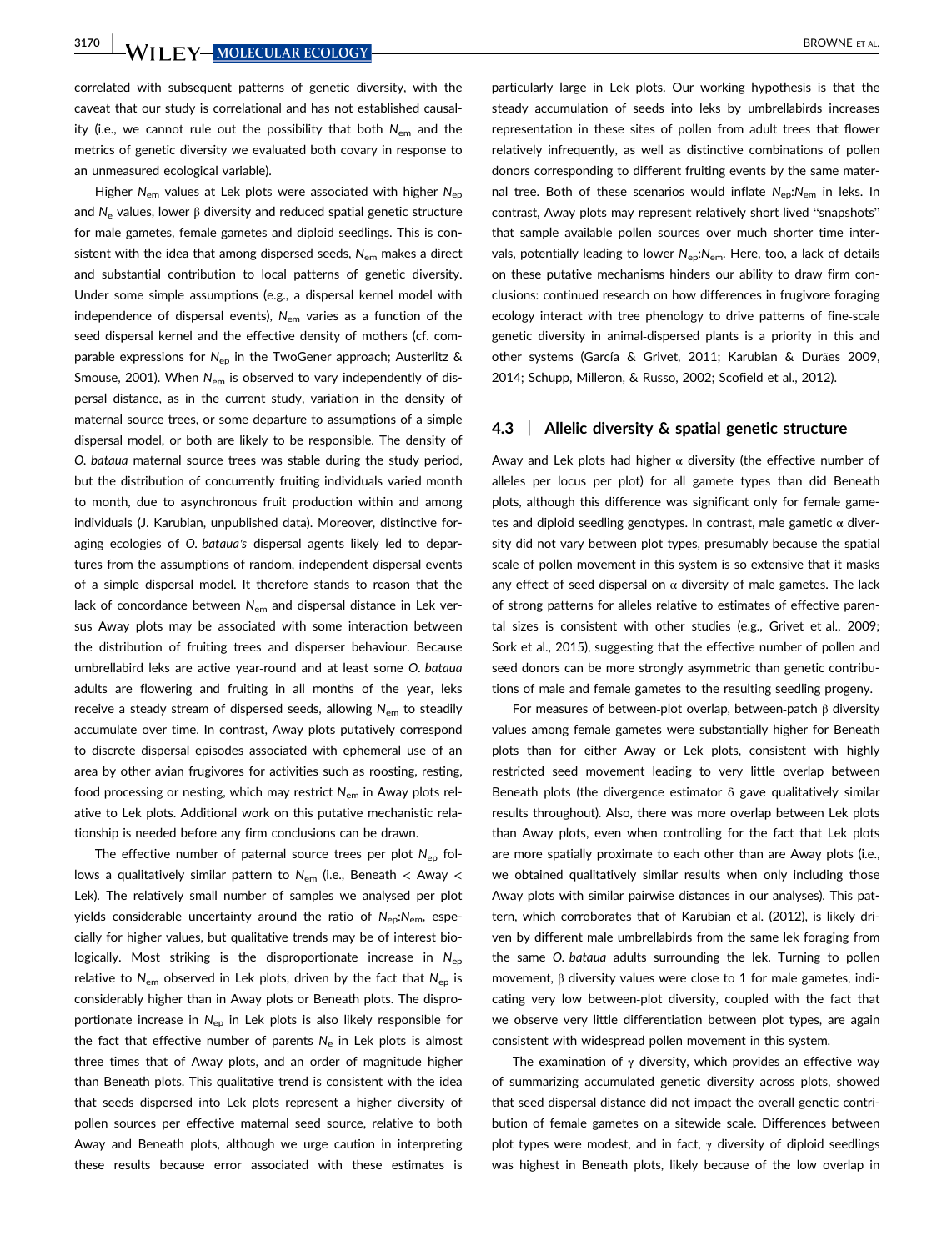female gametes, such that each new Beneath plot introduced a new suite of gametes to the cumulative measure of  $\gamma$  diversity. This finding also has potentially important implications for the ultimate impact of seed dispersal differences on genetic diversity, as it indicates no bottlenecks exist at the scale of the study plot despite strong indications of structure at final spatial scales. For male gametes, within-patch  $\alpha$  diversity is essentially equivalent to cumulative, across-site  $\gamma$  diversity, reinforcing that pollen dispersal is so extensive in this system that it has almost no differential effect on subsequent allelic diversity for dispersed (i.e., Away and Lek) versus undispersed (Beneath) seedlings.

The analysis of fine‐scale genetic structure offers a spatial view of allelic diversity across the landscape and, in the context of the current study, allows insights into how seed dispersal may be impacting these patterns. The slow decline in fine‐scale structure observed in both female gametic and diploid seedling correlograms in Lek and Away plots is consistent with relatively extensive seed dispersal and seed mixing, an inference also supported by the relatively low levels of β diversity observed among these plots. In contrast, the sharp drop off from the first to the second distance class observed in Beneath plots (and the associated increase in  $β$  diversity among Beneath plots) is presumably driven by the lack of seed dispersal and seed sharing between neighbouring plots. This same qualitative pattern of much higher spatial genetic structure among undispersed versus dispersed seedlings parallels patterns found in other systems, particularly oaks (Hampe, El Masri, & Petit, 2010; Sork et al., 2015). Consistent with higher N<sub>em</sub> in Lek plots relative to Away plots, we observed weaker structure among Lek seedlings than Away seedlings at all distance classes, although this difference was not statistically significant for individual distance classes. Altogether, the spatial autocorrelation analyses support the notion that differences in seed dispersal contribute to fine‐scale spatial genetic structure of seedlings; however, a major unanswered question is the degree to which these differences among plot types persist across life stages and impact the genetic structure of adults.

# **5** | **CONCLUSIONS**

This study provides a compelling argument for the importance of both pollen and seed dispersal in maintaining effective gene flow and genetic diversity. In our study system, pollen moves considerably further than do seeds and appears to be responsible for most long‐distance gene flow. However, a lack of seed dispersal creates strong spatial genetic structure among seedlings despite robust pollen movement, supporting the perspective that seed dispersal is a key determinant of fine‐scale genetic structure among seedlings (Hamrick, 2010; Sork & Smouse, 2006). Future research might extend this work on seedlings to investigate the ultimate consequences of these dispersal differences for genetic structure of adults; it is possible that effects may be limited due to and a survival advantage for rare genotypes (Browne & Karubian, 2016, 2018) in this study population.

BROWNE ET AL. **ALL COLORS AND THE UPPER COLORS AND THE UPPER COLORS AND LEGAL COLORY AND LEVEL 3171** 

Importantly, documenting the spatial extent of pollen and seed movement alone was not adequate to characterize dispersal in our study system; considering the diversity of maternal seed sources *N*em and paternal pollen sources *N*ep substantively improved our ability to assess the specific ways in which seed dispersal shapes genetic diversity and fine‐scale genetic structure. Frugivore seed dispersal agents ultimately determine the diversity of seed sources, and our analyses also highlight how differing foraging ecologies may lead to differing genetic outcomes among dispersed seedlings (e.g., Lek vs. Away plots). Future work might explore in greater detail the proportion of seeds dispersed by different frugivores (e.g., Jordano et al., 2007) and how their various deposition patterns interact to shape observed patterns of diversity among seedlings. This might also have important conservation implications, as some key frugivores (e.g., umbrellabirds) in the *O. bataua* system are directly threatened by hunting, habitat degradation and habitat loss whereas others (e.g., toucans) appear to be more resilient (Walter et al., 2017). For example, in a companion paper we show evidence for a stronger impact of forest loss and fragmentation on seed dispersal than pollen flow for *O. bataua*, consistent with shifts in the relative contribution of different foraging ecologies to the dispersal and genetic structure of *O. bataua* (Browne & Karubian, 2018). In closing, we suggest future studies would benefit from considering both dispersal distance and effective number of sources at deposition sites (as opposed to dispersal distance alone) when attempting to characterize how seed dispersal may impact genetic diversity and fine‐scale spatial genetic structure.

#### **ACKNOWLEDGEMENTS**

We are grateful for the support of FCAT (Fundación para la Conservación de los Andes Tropicales), the Jatun Sacha Foundation and the Ecuadorian Ministry of the Environment. We thank D. Cabrera, J. Cabrera, F. Castillo, Z. Diaz‐Martin, M. Gonzalez, N. Gonzalez, M. Newman, and J. Olivo. The manuscript benefited from the helpful comments of anonymous reviewers. This project was supported by the Conservation, Food & Health Foundation; Disney Conservation Fund; National Science Foundation (EAGER #1548548, DDIG #1501514 and a Graduate Research Fellowship to LB); National Geographic Society; Tulane University; and the United States Fish & Wildlife Service (NMBCA # 5605). All research was conducted with approval of the Ecuadorian Ministry of the Environment (Permit 010‐2015‐IC‐FLO‐FAU‐DPE‐MA).

### **DATA ACCESSIBILITY**

Sampling locations and microsatellite for *Oenocarpus bataua* adult and seedlings genotyped in this study are publicly available and archived on Figshare (<https://doi.org/10.6084/m9.figshare.6434144>). The R code used for gametic extraction is available on Github ([https://](https://github.com/lukembrowne/gametic-extraction) [github.com/lukembrowne/gametic-extraction;](https://github.com/lukembrowne/gametic-extraction) [https://doi.org/10.5281/](https://doi.org/10.5281/zenodo.1274538) [zenodo.1274538](https://doi.org/10.5281/zenodo.1274538)).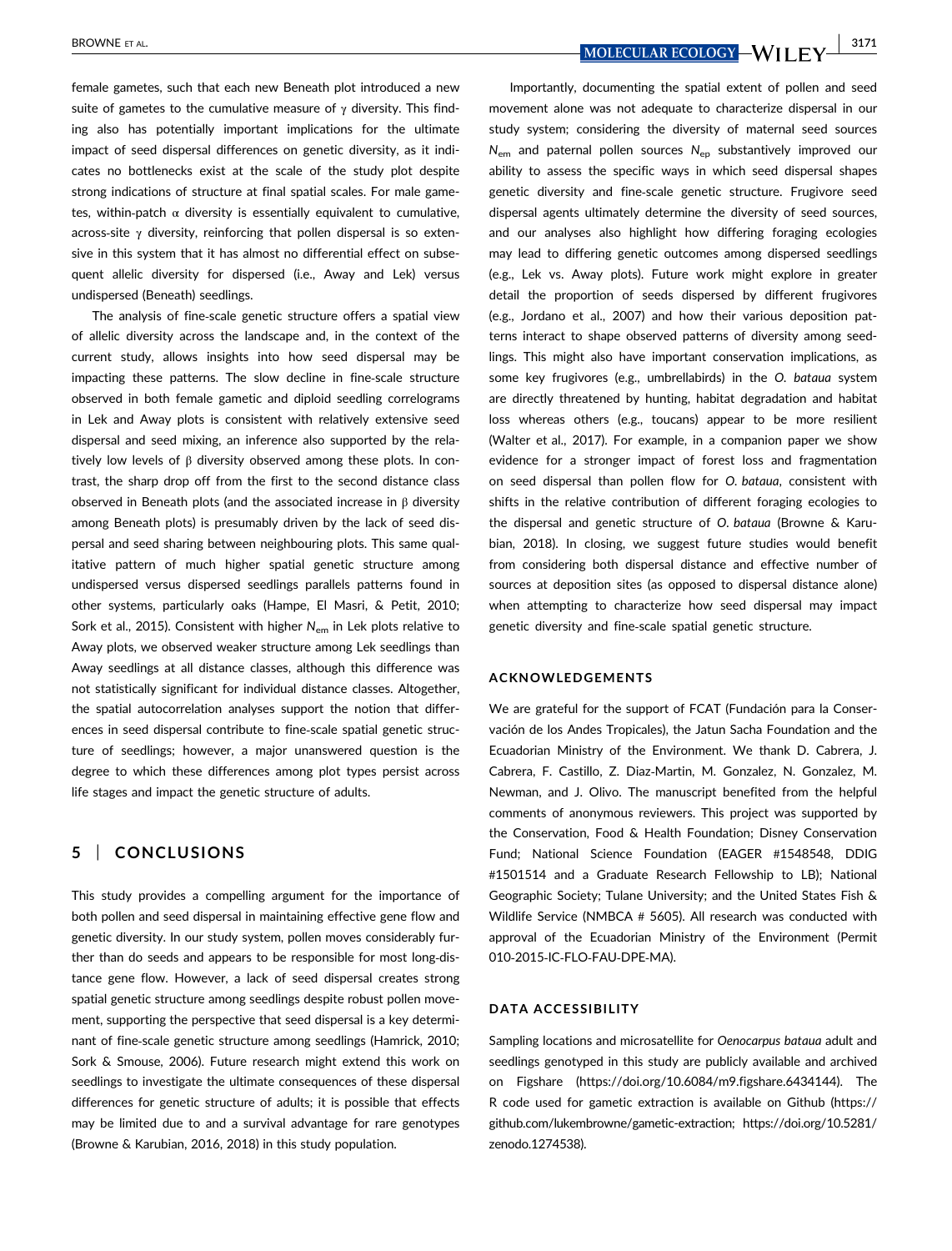# **AUTHOR CONTRIBUTION**

L.B. contributed to research design, sample collection, laboratory analysis, data analysis, and writing the manuscript. K.O. contributed to sample collection, laboratory analysis, interpretation, and writing the manuscript. V.L.S. contributed to research design, analysis, interpretation, and writing the manuscript. J.K. designed and led the research and contributed to analysis, interpretation, and writing the manuscript.

# **ORCID**

*Luke Browne* http://orcid.org/0000-0002-2239-3007 *Kym Ottewell* http://orcid.org/0000-0002-4273-3224 *Victoria L. Sork* http://orcid.org/0000-0003-2677-1420 *Jordan Karubian* http://orcid.org/0000-0001-8201-9992

#### **REFERENCES**

- Abedi-Lartey, M., Dechmann, D. K., Wikelski, M., Scharf, A. K., & Fahr, J. (2016). Long‐distance seed dispersal by straw‐coloured fruit bats varies by season and landscape. *Global Ecology and Conservation*, *7*, 12–24.
- Ashley, M. V. (2010). Plant parentage, pollination and dispersal: How DNA microsatellites have altered the landscape. *Critical Reviews in Plant Science*, *29*, 148–161.
- Austerlitz, F., & Smouse, P. E. (2001). Two‐generation analysis of pollen flow across a landscape. III. Impact of adult population structure. *Genetical Research*, *78*, 271–280.
- Bittencourt, J. V. M., & Sebbenn, A. M. (2007). Patterns of pollen and seed dispersal in a small, fragmented population of the wind‐pollinated tree *Araucaria angustifolia* in southern Brazil. *Heredity*, *99*, 580– 591.
- Browne, L., & Karubian, J. (2018). Habitat loss and fragmentation reduce effective gene flow by disrupting seed dispersal in a neotropical palm. *Molecular Ecology*,<https://doi.org/10.1111/mec.14765>
- Browne, L., & Karubian, J. (2016). Frequency dependent selection for rare genotypes promotes genetic diversity of a tropical palm. *Ecology Letters*, *19*, 1439–1447.
- Browne, L., & Karubian, J. (2018). Rare genotype advantage promotes survival and genetic diversity of a tropical palm. *New Phytologist*, *218*, 1658–1667.
- Browne, L., Ottewell, K., & Karubian, J. (2015). Short‐term genetic consequences of habitat loss and fragmentation for the neotropical palm *Oenocarpus bataua*. *Heredity*, *115*, 389–395.
- Bullock, J. M., Mallada González, L., Tamme, R., Götzenberger, L., White, S. M., Pärtel, M., & Hooftman, D. A. (2017). A synthesis of empirical plant dispersal kernels. *Journal of Ecology*, *105*, 6–19.
- Burczyk, J., Adams, W. T., Birkes, D. S., & Chybicki, I. J. (2006). Using genetic markers to directly estimate gene flow and reproductive success parameters in plants on the basis of naturally regenerated seedlings. *Genetics*, *173*, 363–372.
- Burczyk, J., Adams, W. T., Moran, G. F., & Griffin, A. R. (2002). Complex patterns of mating revealed in a *Eucalyptus regnans* seed orchard using allozyme markers and the neighbourhood model. *Molecular Ecology*, *11*, 2379–2391.
- Chybicki, I. J. (2017). NM $\pi$ —improved re-implementation of NM+, a software for estimating gene dispersal and mating patterns. *Molecular Ecology Resources*, *18*(1), 159–168.
- Chybicki, I. J., & Burczyk, J. (2010). NM+: Software implementing parentage‐based models for estimating gene dispersal and mating patterns in plants. *Molecular ecology resources*, *10*, 1071–1075.
- Crawford, T. J. (1984). The estimation on neighbourhood parameters for plant populations. *Heredity*, *52*(2), 273–283. [https://doi.org/10.1038/](https://doi.org/10.1038/hdy.1984.29) [hdy.1984.29](https://doi.org/10.1038/hdy.1984.29)
- Ennos, R. (1994). Estimating the relative rates of pollen and seed migration among plant populations. *Heredity*, *72*, 250–259.
- García, C., & Grivet, D. (2011). Molecular insights into seed dispersal mutualisms driving plant population recruitment. *Acta Oecologica*, *37*, 632–640.
- García, C., Jordano, P., Arroyo, J. M., & Godoy, J. A. (2009). Maternal genetic correlations in the seed rain: Effects of frugivore activity in heterogeneous landscapes. *Journal of Ecology*, *97*, 1424–1435.
- Garcia, C., Jordano, P., & Godoy, J. A. (2007). Contemporary pollen and seed dispersal in a *Prunus mahaleb* population: Patterns in distance and direction. *Molecular Ecology*, *16*, 1947–1955.
- Giombini, M. I., Bravo, S. P., & Tosto, D. S. (2016). The key role of the largest extant Neotropical frugivore (*Tapirus terrestris*) in promoting admixture of plant genotypes across the landscape. *Biotropica*, *48*, 499–508.
- Goulding, M., & Smith, N. (2007). *Palms: Sentinels for Amazon conservation*. Saint Louis: Missouri Botanical Garden Press.
- Grivet, D., Robledo-Arnuncio, J. J., Smouse, P. E., & Sork, V. L. (2009). Relative contribution of contemporary pollen and seed dispersal to the effective parental size of seedling population of California valley oak (*Quercus lobata*, Née). *Molecular Ecology*, *18*, 3967–3979.
- Grivet, D., Smouse, P. E., & Sork, V. L. (2005). A novel approach to an old problem: Tracking dispersed seeds. *Molecular Ecology*, *14*, 3585– 3595.
- Hamilton, M. B. (1999). Tropical tree gene flow and seed dispersal. *Nature*, *401*, 8–9.
- Hamilton, M. B., & Miller, J. R. (2002). Comparing relative rates of pollen and seed gene flow in the island model using nuclear and organelle measures of population structure. *Genetics*, *162*, 1897–1909.
- Hampe, A., El Masri, L., & Petit, R. J. (2010). Origin of spatial genetic structure in an expanding oak population. *Molecular Ecology*, *19*(3), 459–471.
- Hamrick, J. L. (2010). Pollen and seed movement in disturbed tropical landscapes. In J. A. DeWoody, C. H. Michler, et al. (Eds.), *Molecular approaches in natural resource conservation and management* (pp. 190– 211). New York: Cambridge University Press.
- Hanson, T. R., Brunsfeld, S. J., Finegan, B., & Waits, L. P. (2008). Pollen dispersal and genetic structure of the tropical tree *Dipteryx panamensis* in a fragmented Costa Rican landscape. *Molecular Ecology*, *17*, 2060–2073.
- Hardy, O. J., González-Martínez, S. C., Colas, B., Fréville, H., Mignot, A., & Olivieri, I. (2004). Fine‐scale genetic structure and gene dispersal in Centaurea corymbosa (Asteraceae). II. Correlated paternity within and among sibships. *Genetics*, *168*(3), 1601–1614.
- Hardy, O. J., & Vekemans, X. (2002). SPAGeDi: A versatile computer program to analyse spatial genetic structure at the individual or population levels. *Molecular Ecology Notes*, *2*, 618–620.
- Heuertz, M., Vekemans, X., Hausman, J. F., Palada, M., & Hardy, O. J. (2003). Estimating seed vs. pollen dispersal from spatial genetic structure in the common ash. *Molecular Ecology*, *12*, 2483–2495.
- Heywood, J. S. (1991). Spatial analysis of genetic variation in plant populations. *Annual Review of Ecology and Systematics*, *22*(1), 335–355.
- Holbrook, K. M. (2011). Home range and movement patterns of toucans: Implications for seed dispersal. *Biotropica*, *43*, 357–364.
- Holbrook, K. M., Smith, T. B., & Hardesty, B. D. (2002). Implications of long‐distance movements of frugivorous rain forest hornbills. *Ecography*, *25*(6), 745–749.
- Holland, R. A., Wikelski, M., Kümmeth, F., & Bosque, C. (2009). The secret life of oilbirds: New insights into the movement ecology of a unique avian frugivore. *PLoS ONE*, *4*, e8264.
- Isagi, Y., Saito, D., Kawaguchi, H., Tateno, R., & Watanabe, S. (2007). Effective pollen dispersal is enhanced by the genetic structure of an *Aesculus turbinata* population. *Journal of Ecology*, *95*, 983–990.